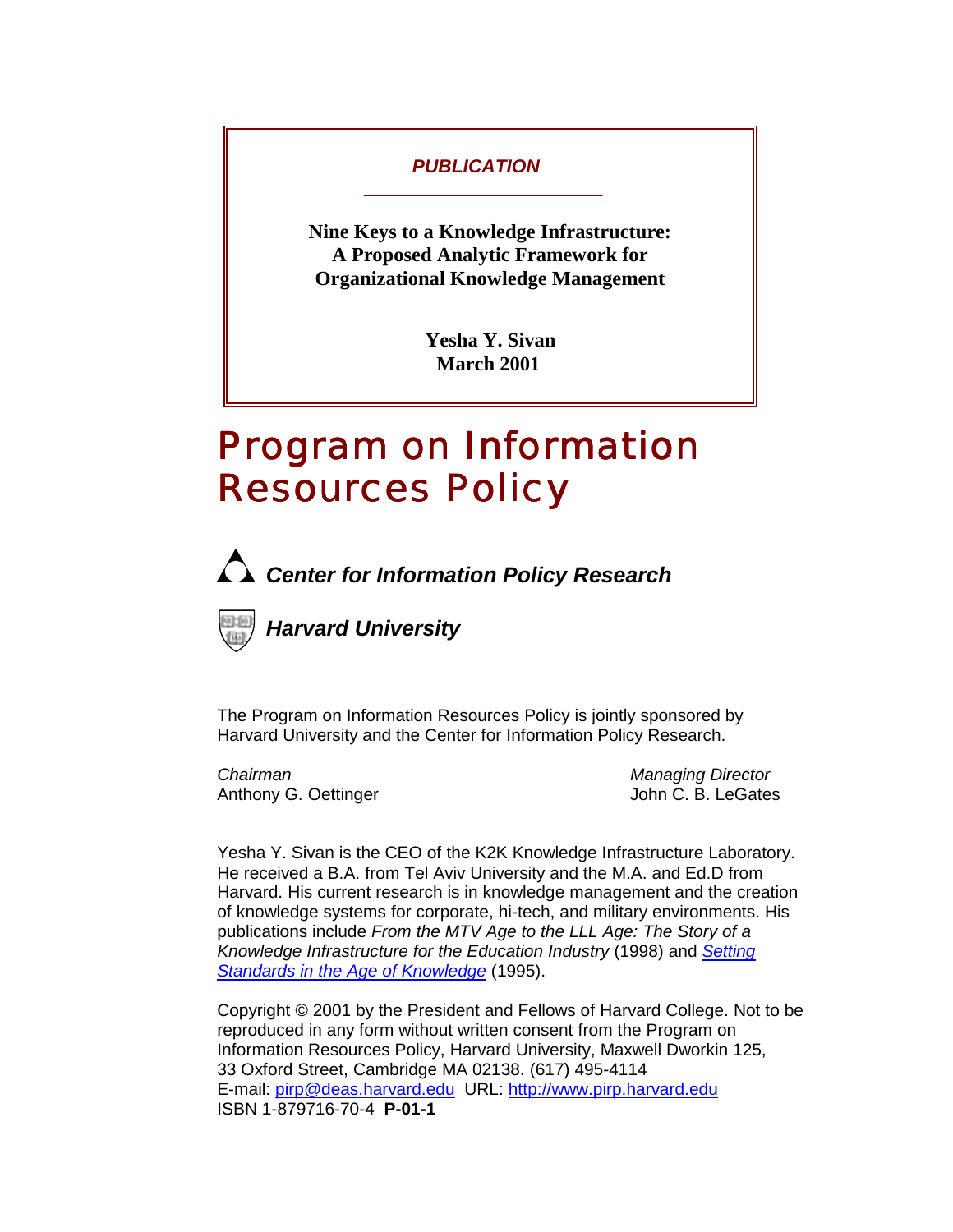### **PROGRAM ON INFORMATION RESOURCES POLICY**

## **Harvard University Center for Information Policy Research**

### **Affiliates**

| Anonymous Startup                                | NEST-Boston                                     |  |
|--------------------------------------------------|-------------------------------------------------|--|
| AT&T Corp.                                       | Nippon Telegraph & Telephone Corp               |  |
| Australian<br>Telecommunications<br><b>Users</b> | (Japan)                                         |  |
| Group                                            | Motorola, Inc.                                  |  |
| BellSouth Corp.                                  | National Security Research, Inc.                |  |
| The Boeing Company                               | NEC Corp. (Japan)                               |  |
| Booz•Allen & Hamilton, Inc.                      | NEST-Boston                                     |  |
| Center for Excellence in Education               | Nippon Telegraph & Telephone Corp               |  |
| <b>CIRCIT</b> at RMIT (Australia)                | (Japan)                                         |  |
| Commission of the European Communities           | NMC/Northwestern University                     |  |
| <b>Critical Path</b>                             | <b>Research Institute of Telecommunications</b> |  |
| <b>CyberMedia Convergence Consulting</b>         | and Economics (Japan)                           |  |
| CyraCom International                            | Samara Associates                               |  |
| DACOM (Korea)                                    | SK Telecom Co. Ltd. (Korea)                     |  |
| ETRI (Korea)                                     | <b>Strategy Assistance Services</b>             |  |
| eYak, Inc.                                       | <b>United States Government:</b>                |  |
| Fujitsu Research Institute (Japan)               | Department of Commerce                          |  |
| Hanaro Telecom Corp. (Korea)                     | National Telecommunications and                 |  |
| <b>Hearst Newspapers</b>                         | <b>Information Administration</b>               |  |
| High Acre Systems, Inc.                          | Department of Defense                           |  |
| Hitachi Research Institute (Japan)               | National Defense University                     |  |
| IBM Corp.                                        | Department of Health and Human                  |  |
| Korea Telecom                                    | <b>Services</b>                                 |  |
| Lee Enterprises, Inc.                            | National Library of Medicine                    |  |
| Lexis-Nexis                                      | Department of the Treasury                      |  |
| <b>Lucent Technologies</b>                       | Office of the Comptroller of the                |  |
| John and Mary R. Markle Foundation               | Currency                                        |  |
| Microsoft Corp.                                  | <b>Federal Communications Commission</b>        |  |
| MITRE Corp.                                      | <b>National Security Agency</b>                 |  |
| Motorola, Inc.                                   | <b>United States Postal Service</b>             |  |
| National Security Research, Inc.                 | Upoc                                            |  |
| NEC Corp. (Japan)                                | Verizon                                         |  |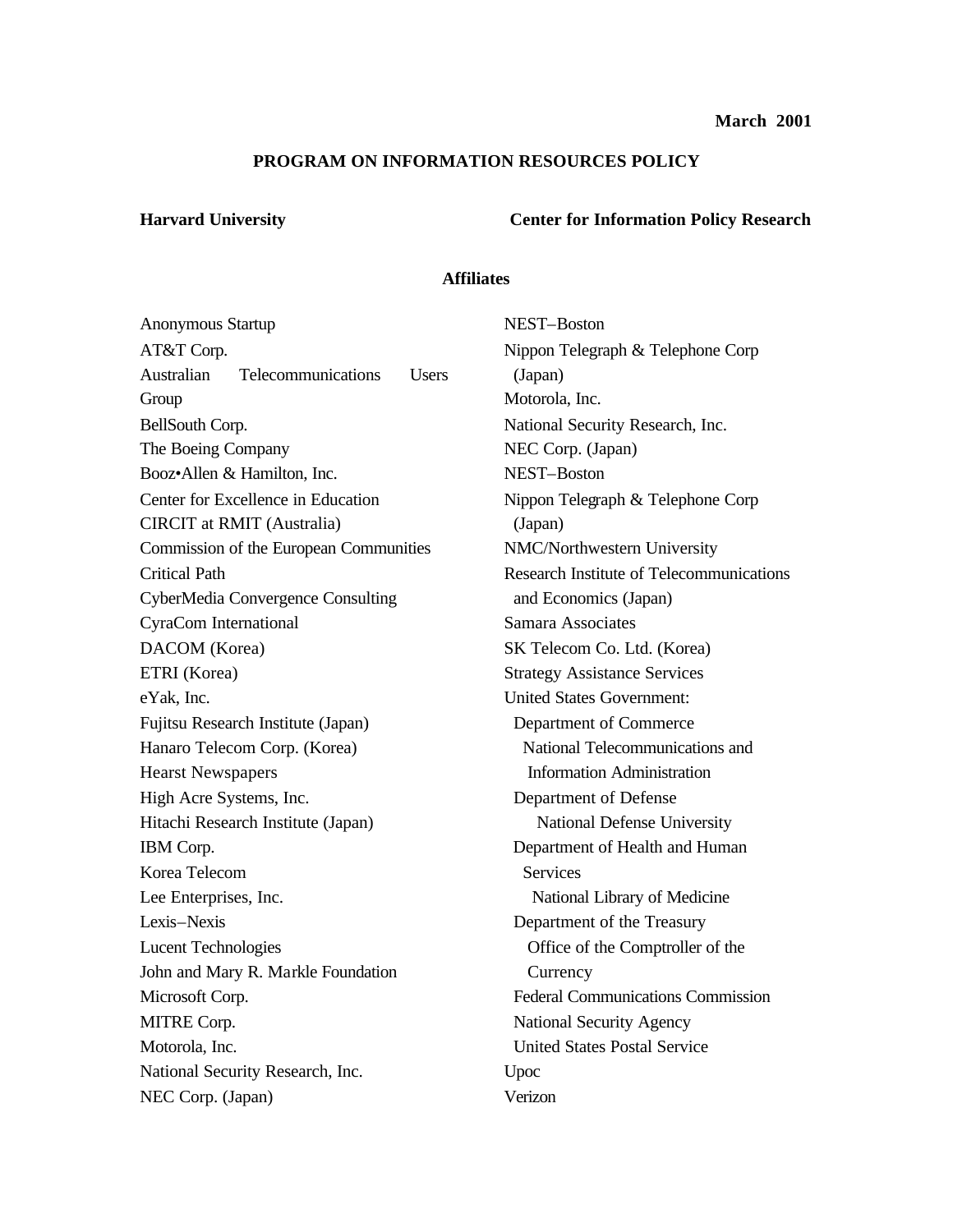### **Acknowledgements**

The author gratefully acknowledges the following people who reviewed and commented critically on the draft version of this report. Without their consideration, input, and encouragement, this study could not have been completed: Avishai Erell, Daniel Gibton, Yehoshafat Shafee Give'on, John Hahnfeld, Thomas E. McManus, Roc A. Myers, and Charles Popper.

These reviewers and the Program's Affiliates, however, are not responsible for or necessarily in agreement with the views expressed here, nor should they be blamed for any errors of fact or interpretation.

I would like to offer a special thanks to my colleagues at the K2K Knowledge Infrastructure Lab, who tested and refined the framework with clients.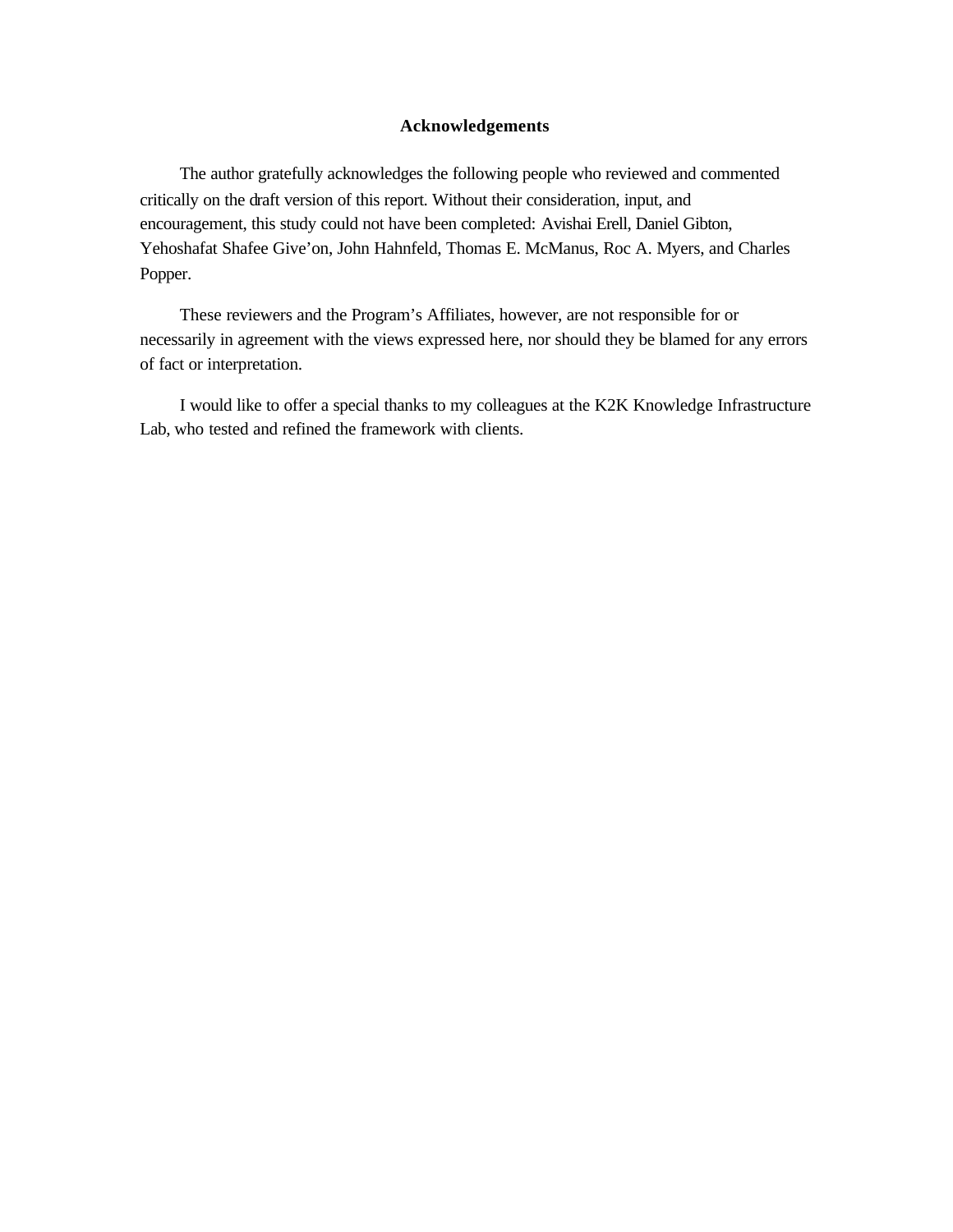### **Executive Summary**

Knowledge management (KM) is emerging as an activity that demands increasing attention from management in today's knowledge-based organizations.

Since the early 1990s there has been a constant stream of theoretical work on various aspects of KM as well as practical hands-on efforts in KM. As is frequently true of emerging fields, a bridge between theory and practice may be missing. On the one hand, too often KM theory highlights only parts of practical KM efforts, generalizes too broadly for use by an actual organization, or lacks value for people in the organization's trenches. On the other hand, too often known practical lessons and guidelines discussed in the literature on theories of KM—such as the importance of knowledge culture, the need for a critical mass, or the need for on-going evaluation—are ignored or, at best, mentioned marginally.

To bridge theory and practice, *this work proposes one unified analytic framework for KM*  that will allow organizations to plan, implement, and evaluate their KM activities.



### **The Nine Keys to a Knowledge Infrastructure**

The proposed framework—consisting of nine keys to a knowledge infrastructure—is designed to be simple enough to work with as well as powerful enough to generate insights about KM—insights that can lead to productive action.

This framework was used in work with a variety of organizations, high-tech and low-tech. Concrete plans were derived from the keys. Experience has shown that the value of the keys stems mostly from their capacity to bring together the various players within a organization in a unified KM effort.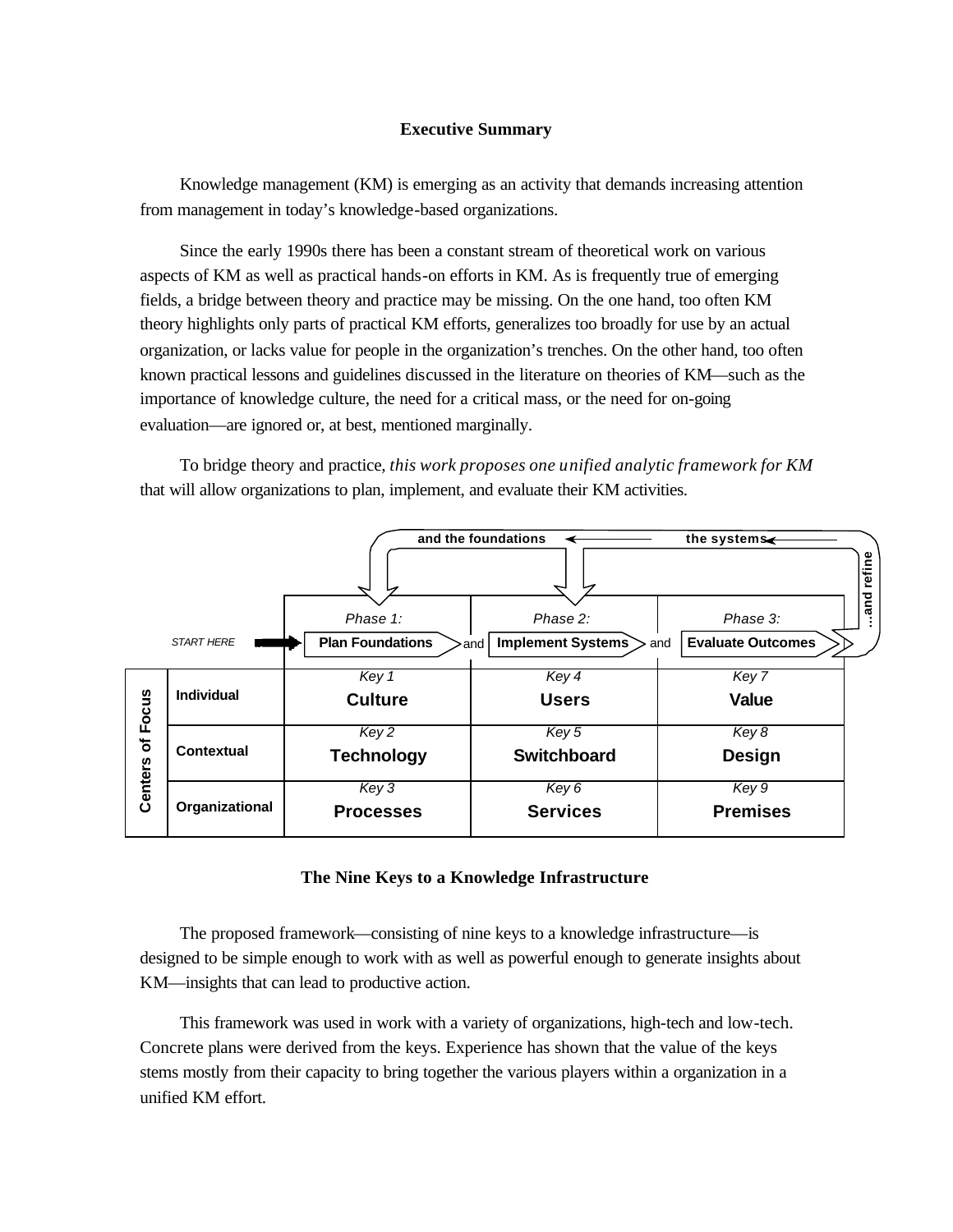### **Contents**

| One        |                                                                              |  |
|------------|------------------------------------------------------------------------------|--|
|            |                                                                              |  |
|            | Three Phase 1: Plan the Foundations of Culture, Technology, and Processes    |  |
|            | Four Phase 2: Implement the Systems of Users, Switchboard, and Services 11   |  |
| Five       |                                                                              |  |
| <b>Six</b> | Viewing the Keys Through a Focus (Individual, Contextual, Organizational) 15 |  |
|            |                                                                              |  |
|            |                                                                              |  |
|            |                                                                              |  |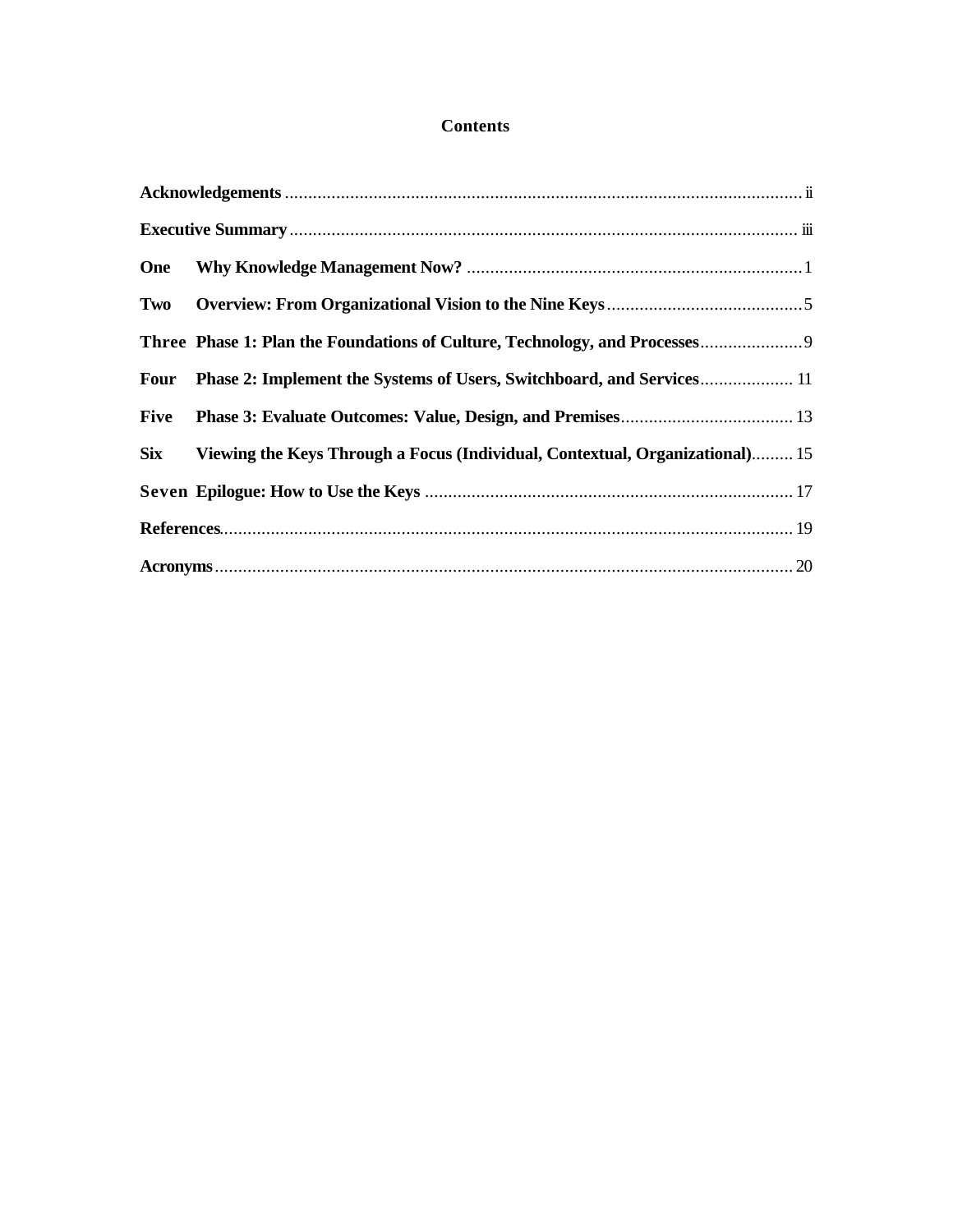## **Figures**

| $1-1$   |                                                                      |  |
|---------|----------------------------------------------------------------------|--|
| $2 - 1$ |                                                                      |  |
| $2 - 2$ |                                                                      |  |
| $2 - 3$ | Nine Keys to a Knowledge Infrastructure Viewed Through the Three     |  |
| $4-1$   |                                                                      |  |
| $6-1$   | The Centers of Focus: Individual, Contextual, and Organizational  15 |  |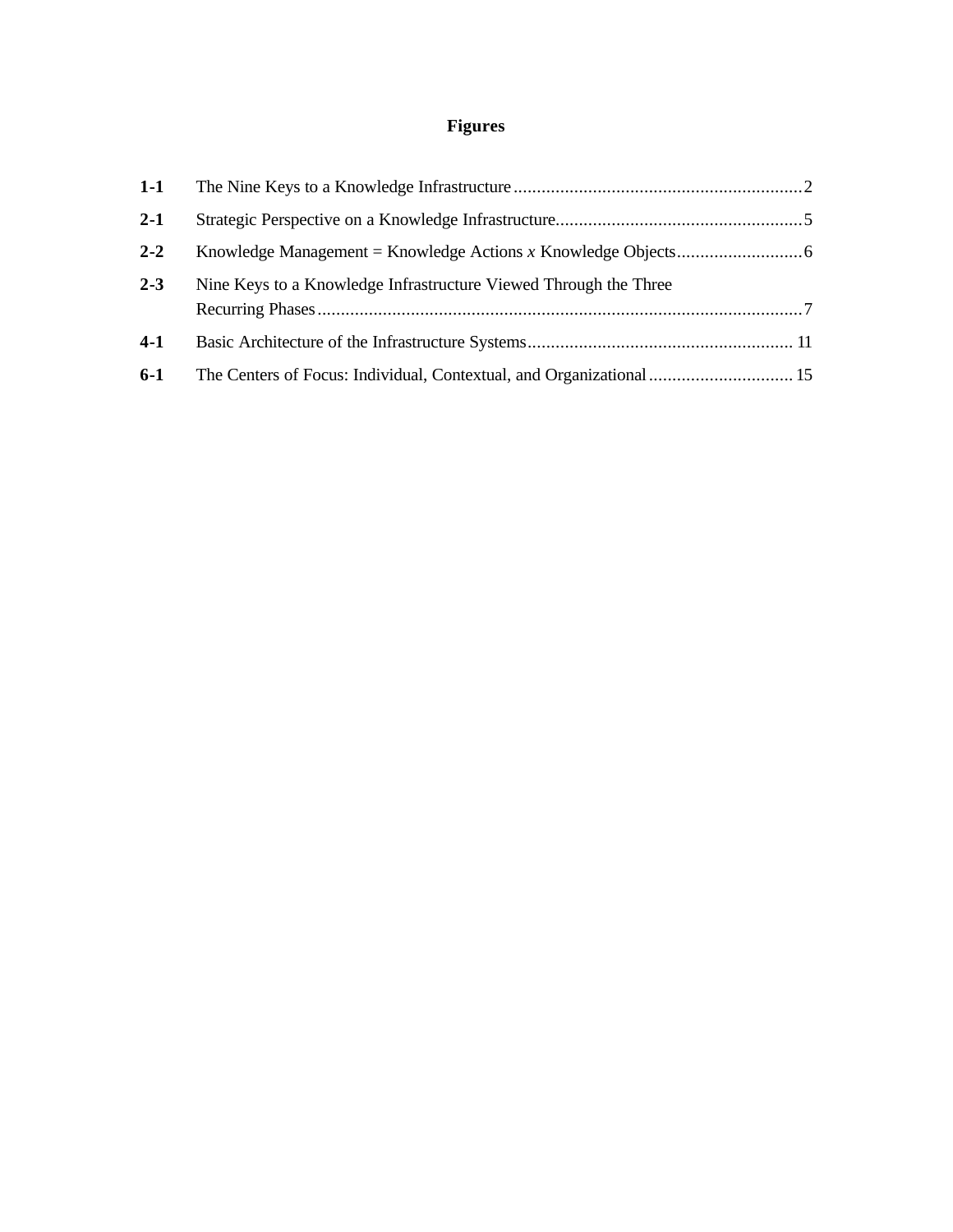#### **One**

#### **Why Knowledge Management Now?**

More and more organizations, small and large, local and global, for-profit and nonprofit, are waking up to the need for knowledge management (KM), and, as a result, the KM market, with its assorted consultants, experts, technologies, and applications, is rapidly expanding.

Individuals and organizations have practiced what can be called knowledge management for ages: cave dwellers learned to adapt to their environment; nations mastered methods for waging war; and farmers discovered how to work the land to the best advantage. The examples are as various as the methods—some are automatic, almost instinctive, others are learned and then applied.

Modern KM is more than merely document organization, decision-supporting systems, artificial intelligence, re-engineering core processes, and many other processes that have become slogans, including "e-" terms. Knowledge management is based on an awareness of the inherent nature—good and bad—of knowledge.<sup>1</sup> *Every KM effort must start from the fundamental understanding that there are good and bad in knowing and good and bad in not knowing.* Like any other social interaction, knowledge management has many dimensions: who knows when, what, to what degree, in what format, and so on.

The force behind the wave of interest and research in KM since the early 1990s derives from three factors.

First is *need*. The knowledge environment is evolving more rapidly than ever before—so much data, information, and knowledge, so many reports, e-mail messages, Web pages, and databases, all of them more accessible than ever.

Second is *recognition of the need.* Upper management has come to recognize that knowledge is a primary strategic asset, hence the formal, organized push to further and capitalize on knowledge.

Third is that *something can be done about the need*. Powerful tools can meet the need. Innovations in computing, networking, and the circulation of knowledge within the classic and extended workplace all are part of what makes knowledge management now a doable effort.

This paper does *not* describe a particular KM solution or offer a blueprint for "doing" KM or include detailed descriptions of positive or negative case studies. Instead, the goal here is to propose an analytic framework for understanding the elements of bringing KM into an

<sup>&</sup>lt;sup>1</sup>Davenport and Prusak, 1998.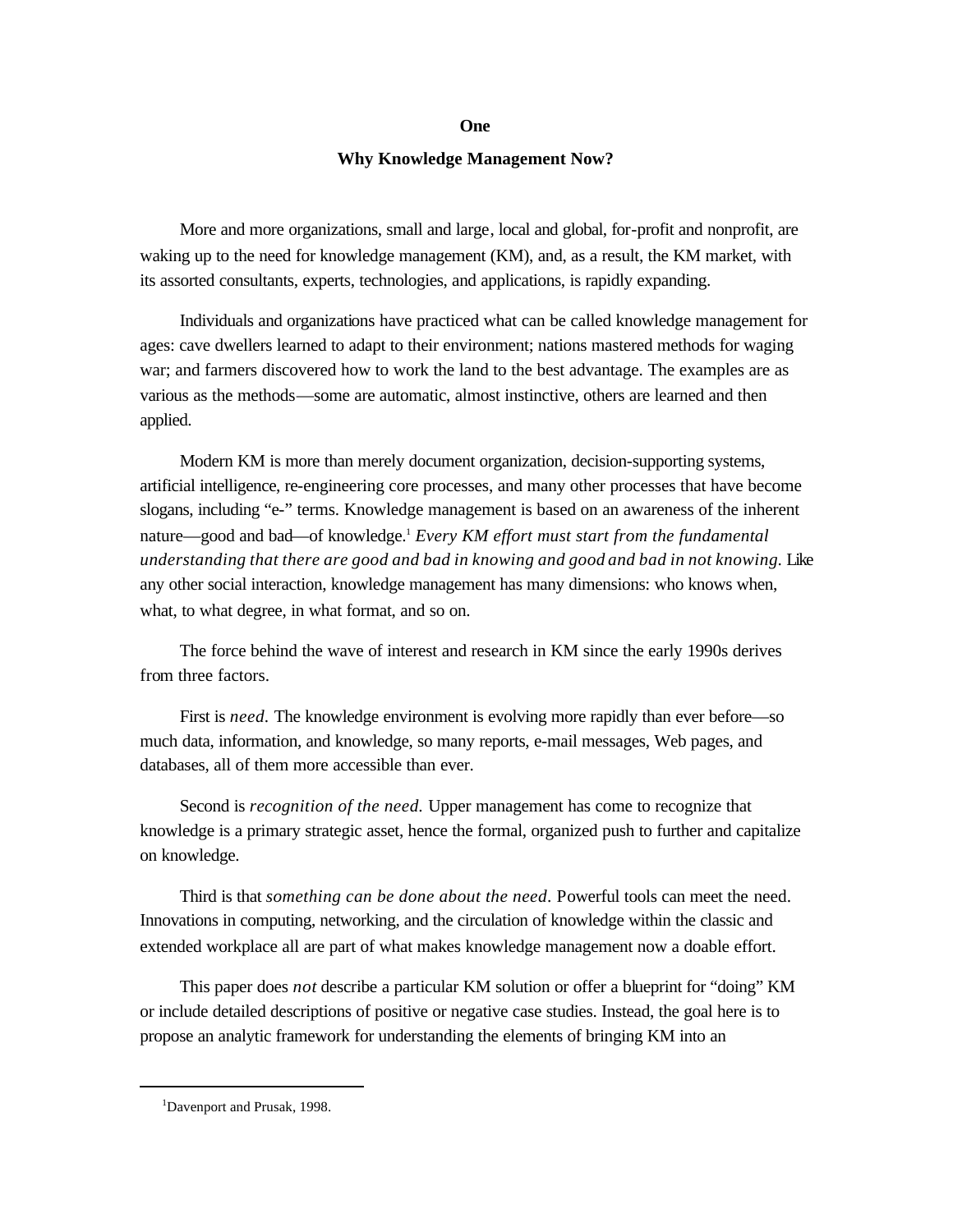organization effectively. These elements, or "keys," form the basis of such actions as communication, analysis, and decisionmaking. Why keys? Keys ordinarily open something—a door, a lock, a sound, a mind. A key may be a new perspective, opening a new way to look at something.<sup>2</sup> Here, the nine keys are arranged vertically, according to three phases: planning, implementing, and evaluating; and arranged horizontally, according to three centers of focus: individual, contextual, and organizational.



#### **Figure 1-1**

### **The Nine Keys of to a Knowledge Infrastructure**

Like any framework, the framework of nine keys is limited by the nature of analytic frameworks. For example, a common framework to represent terrain, the geographic map may highlight some features of a given area and distort others. A blue line on the map may mark a river whose water, in reality, is no longer blue.

The lesson that emerges from the map framework is that certain parts of a framework may look quite different in the real world. In the same way that capturing the true color of every river is neither possible nor practical, so capturing the meaning of each knowledge infrastructure key in the real world is not possible. A map is just a map, not actual terrain.<sup>3</sup> The framework proposed here may offer keys more or less relevant to a particular situation; one key may be the critical

<sup>2</sup>For the use of keys as a conceptual focus, see, for example, Franklin Plewa and George T. Friedlob, *Keys to Improving Your Return on Investments* (Hauppauge, N.Y.: Barrons Educational Series, 1991); Karen Kerkhoff Gromada and Mary C. Hurlburt, *Keys to Parenting Twins* (Hauppauge, N.Y.: Barrons Educational Series, Barrons Parenting Keys, 1992); and Tom Terez, *Twenty-Two Keys to Creating a Meaningful Workplace* (Holbrook, Mass.: Adams Media Corp., 2000).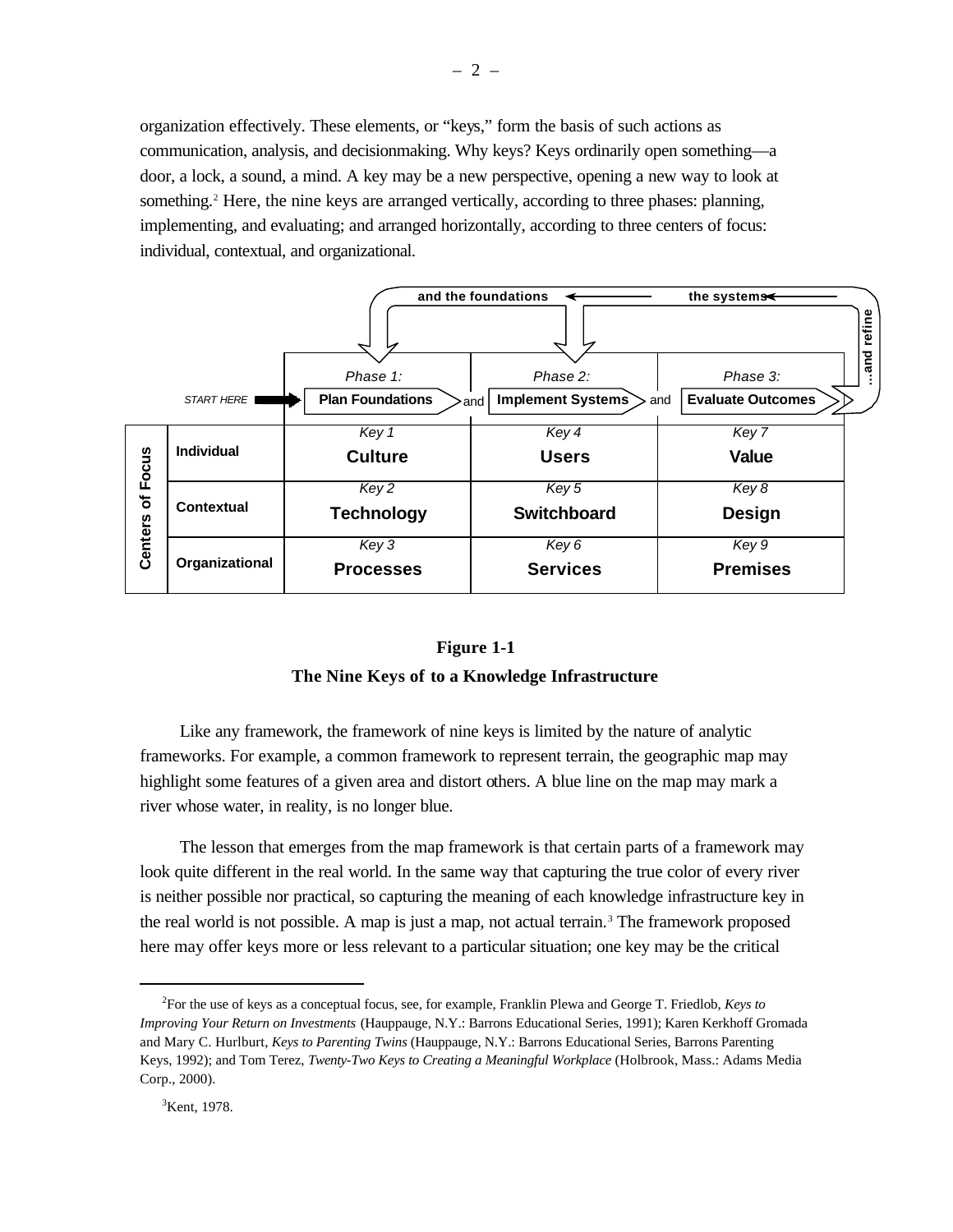one, another less so. The nature of each key depends on the context of the organization, which is the subject of the next part.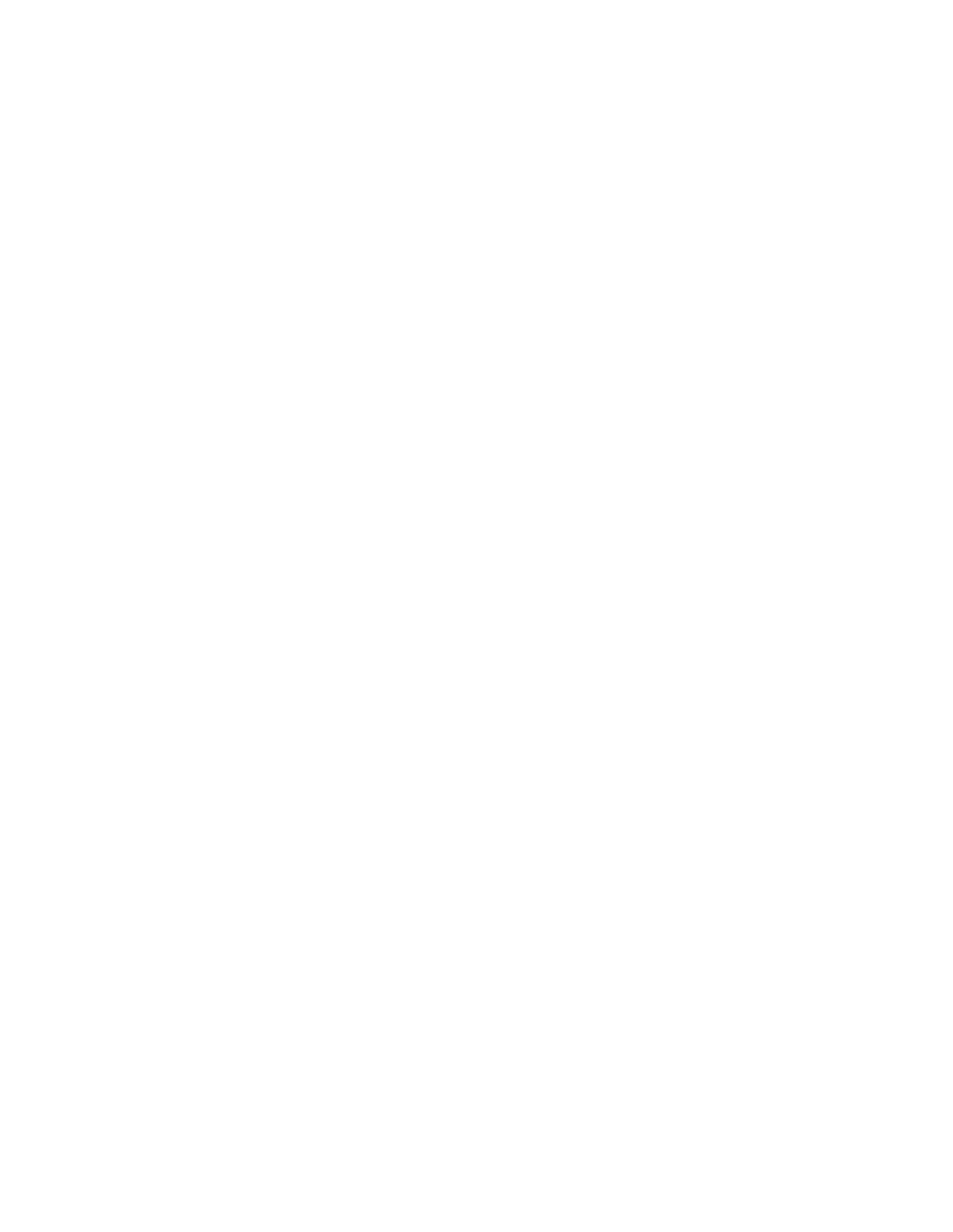#### **Two**

#### **Overview: From Organizational Vision to the Nine Keys**

Before a bridge is built, the site where it is to be built must be identified. Before the nine keys are presented, certain background terms need to be defined and explored. The following discussion is intended to describe the place of the nine keys in relation to other terms used within the setting of organizational life.

First, in brief: A typical *organizational vision* is to realize the organization's potential. Often, success is contingent on whether the organization is a *knowledge organization*. An organization becomes a knowledge organization through practicing *knowledge management*, which is based on a *knowledge infrastructure* (see **Figure 2-1**).





*Organizational vision* has to do with an organization's strategy, its core competencies and core rigidities, its market and its competitors. Being a knowledge organization is supposed to advance the organizational vision by allowing the organization to harness the value of knowing how to use knowledge, the "good" of knowing, and overcome the "bad" of not knowing.

A *knowledge organization* is an organization that recognizes knowledge as a critical strategic asset and equips itself with the requisite tools to use its knowledge effectively. Often,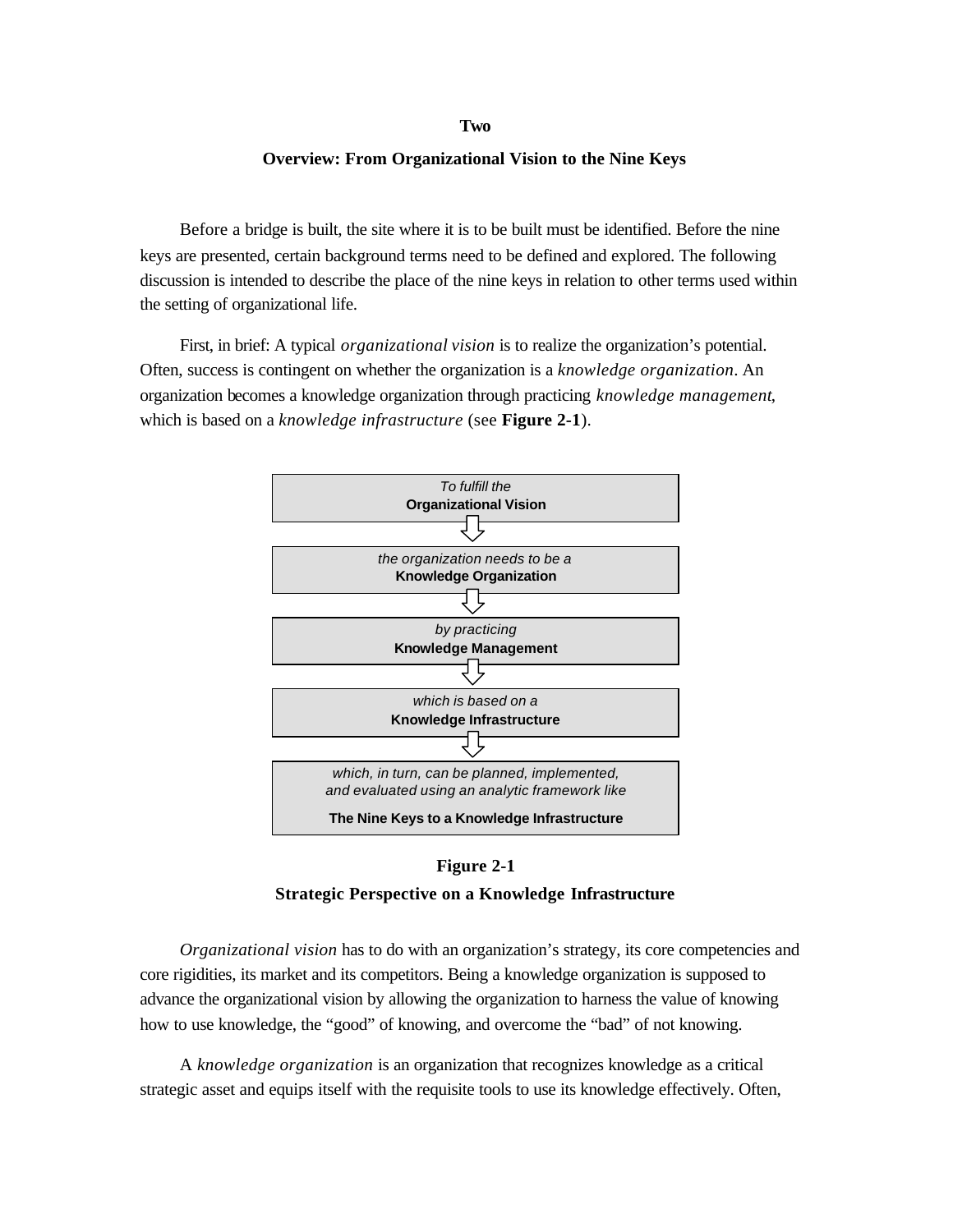faced with rapidly changing market conditions, new players, and increasingly sophisticated and demanding consumers, organizations find that not only is the competition fiercer but, even more important, that the pace of today's world is faster than ever.<sup>1</sup> Speed and accuracy are critical to an organization's vitality, and they are rooted in an organization's ability to exploit its available internal knowledge and glean whatever knowledge it needs from external sources.<sup>2</sup>

What, then, is *knowledge management*? It can be many things to many people, all centering on such actions as canvassing, storing, and using knowledge. The field of KM has been defined in a variety of ways, from clear, denotative statements to connotative, somewhat obscure definitions.<sup>3</sup>

The working definition used here is the following: KM is the art of performing *knowledge actions* such as organizing, blocking, filtering, storing, gathering, sharing, disseminating, and using *knowledge objects* such as data, information, experiences, evaluations, insights, wisdom, and initiatives—all of which, though not identical, are, from the point of view of KM, simply items to be managed. In general terms, KM is the performance of knowledge actions on knowledge objects (see **Figure 2-2**).

**Knowledge Management**

*the art of performing knowledge actions on knowledge objects…* **Knowledge Actions =** *xorganizing, storing,*

*gathering, sharing, disseminating, using…*

### **Knowledge Objects**

*data, information, experience, evaluations, insights, wisdom, initiatives…*

### **Figure 2-2 Knowledge Management = Knowledge Actions** *x* **Knowledge Objects**

A working definition does not replace discussion of types of knowledge action and knowledge objects. Some theorists are already involved an effort to understand the differences in knowledge, information, data, wisdom, and even luck. Others call for a distinction between tacit and explicit knowledge or between espoused theory and practiced knowledge. Such discussions are good for theory but less valuable for the reality of the organizational world. Real people in real organizations—who are extremely busy selling, developing, and trying to survive—want to know what they need to be know to accomplish specific tasks.

An organization manages its knowledge through a *knowledge infrastructure*. A knowledge infrastructure connects different members of the organization with different sources of internal

<sup>&</sup>lt;sup>1</sup>Davis and Meyer, 1998.

<sup>2</sup>Tobin, 1998; Allee, 1997; Badaracco, 1991.

 $3$ For some useful examples, see Prusak, 1997, 229-30; Newman, 1991; Ruggles, 1997, 1.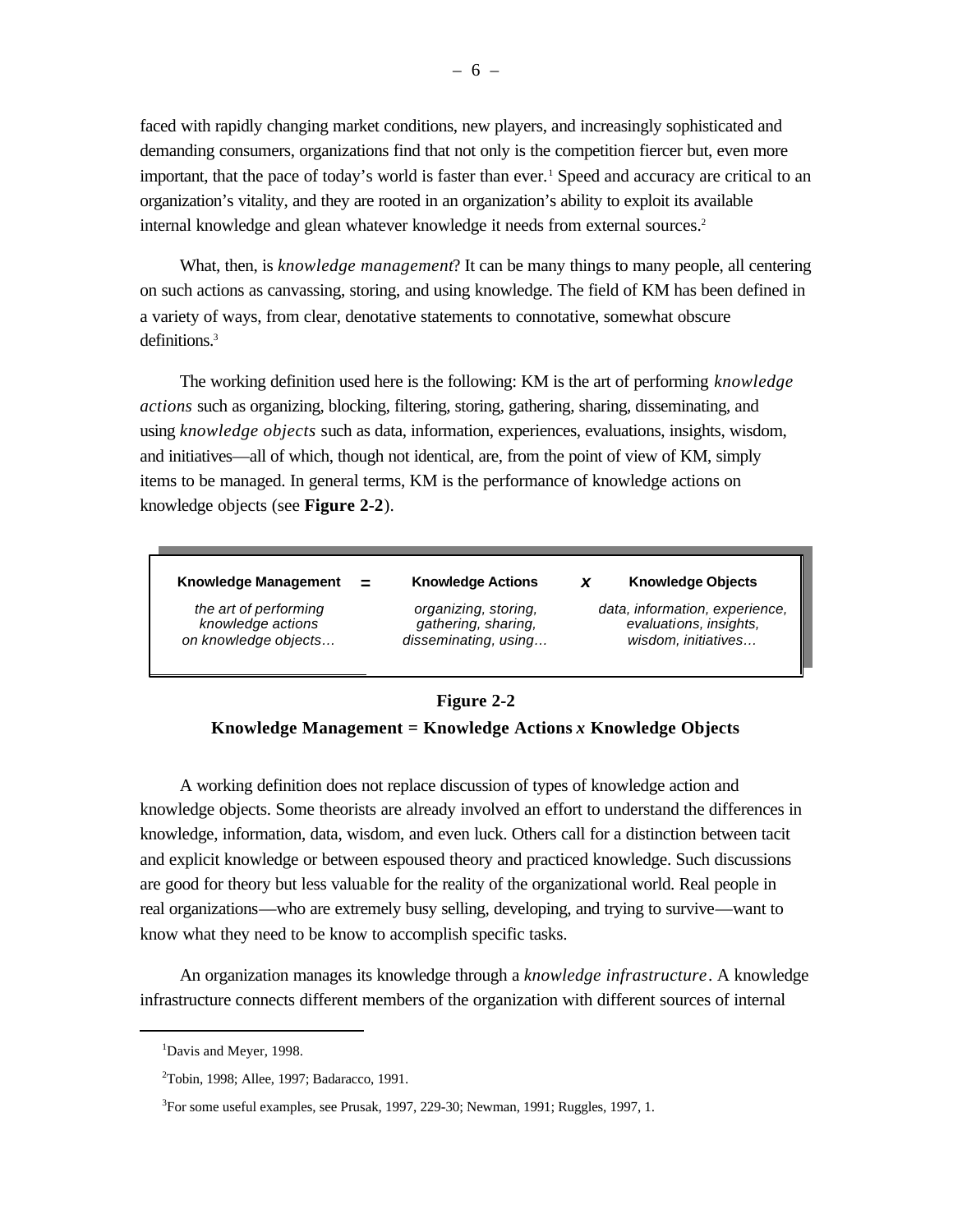and external knowledge. Typical examples include formal knowledge interactions—libraries, bulletin boards, the monthly chief executive officer (CEO) letter, employee manuals, standard operating procedures (SOP), e-mail systems, and intranets—as well as informal knowledge interactions—the famous cooler, the whiteboard, random meetings, methods of feedback, and the like.

In fully fledged form, a knowledge infrastructure is one of the organization's core tools and, like the nervous system, it links the other tools. A powerful knowledge infrastructure strengthens the capabilities of the organization; without one, an organization functions at diminished capacity.

In a sense, the nine keys are an expansion of the term "knowledge infrastructure." When people ask, What do we need to manage knowledge, the quick answer is, We need a knowledge infrastructure. When asked to "say some more about this knowledge infrastructure," one could use the nine keys and say that "a good, solid, sustainable knowledge infrastructure allows the organization to plan, implement, and evaluate its knowledge management activities" (see **Figure 2-3**).



### **Figure 2-3**

### **Viewing the Nine Keys to a Knowledge Infrastructure Through the Three Recurring Phases**

As in building any infrastructure, the first phase is planning, in which those leading the KM initiative lay necessary foundations. This leads to the second phase, actually building or implementing the systems. With the systems in place, the organization is ready for the third—and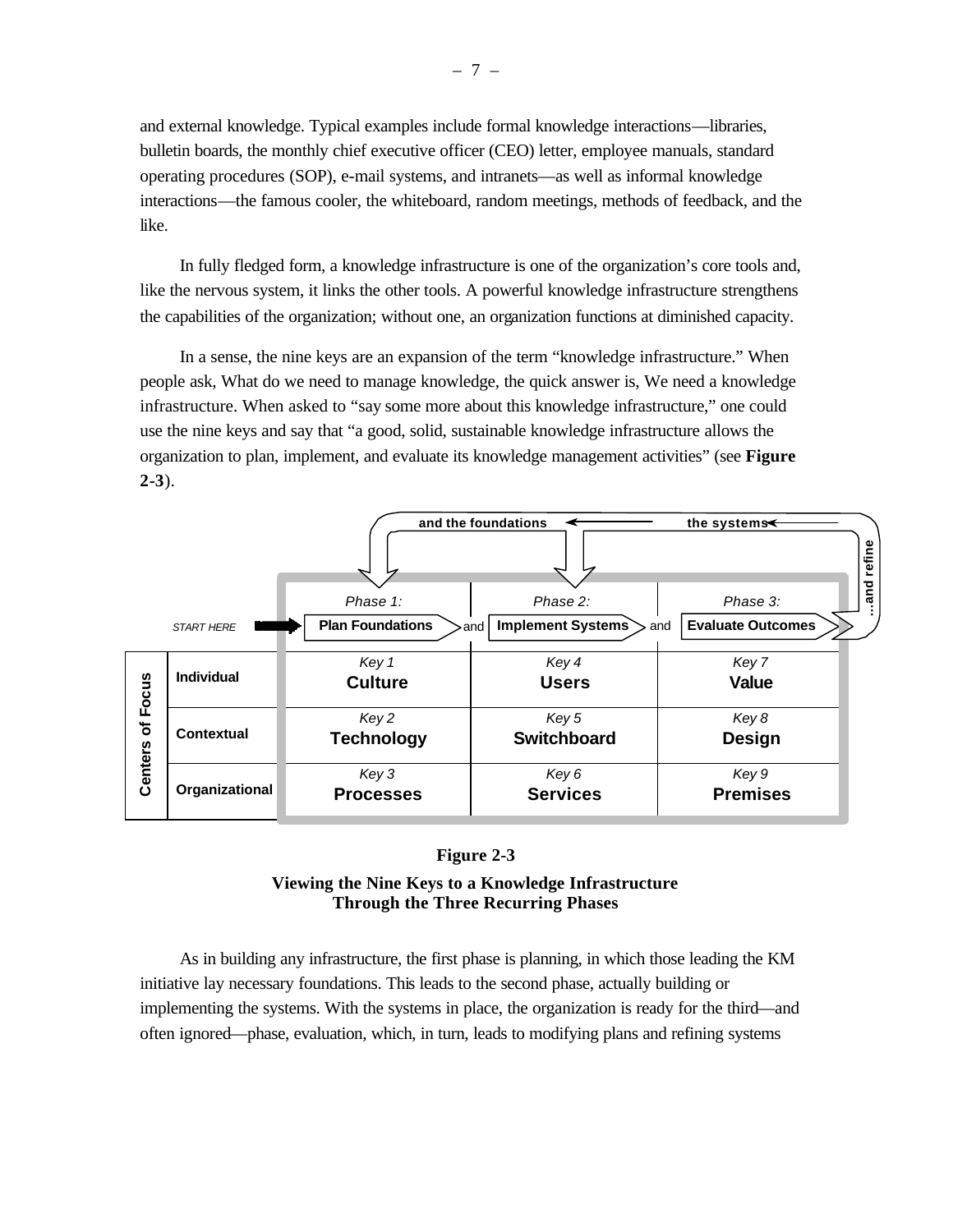in order to meet the organizations needs better.<sup>4</sup> In the figure, the arrows at the top of the framework are intended to convey the sense of recurrence.

<sup>4</sup>Sivan, 1999b.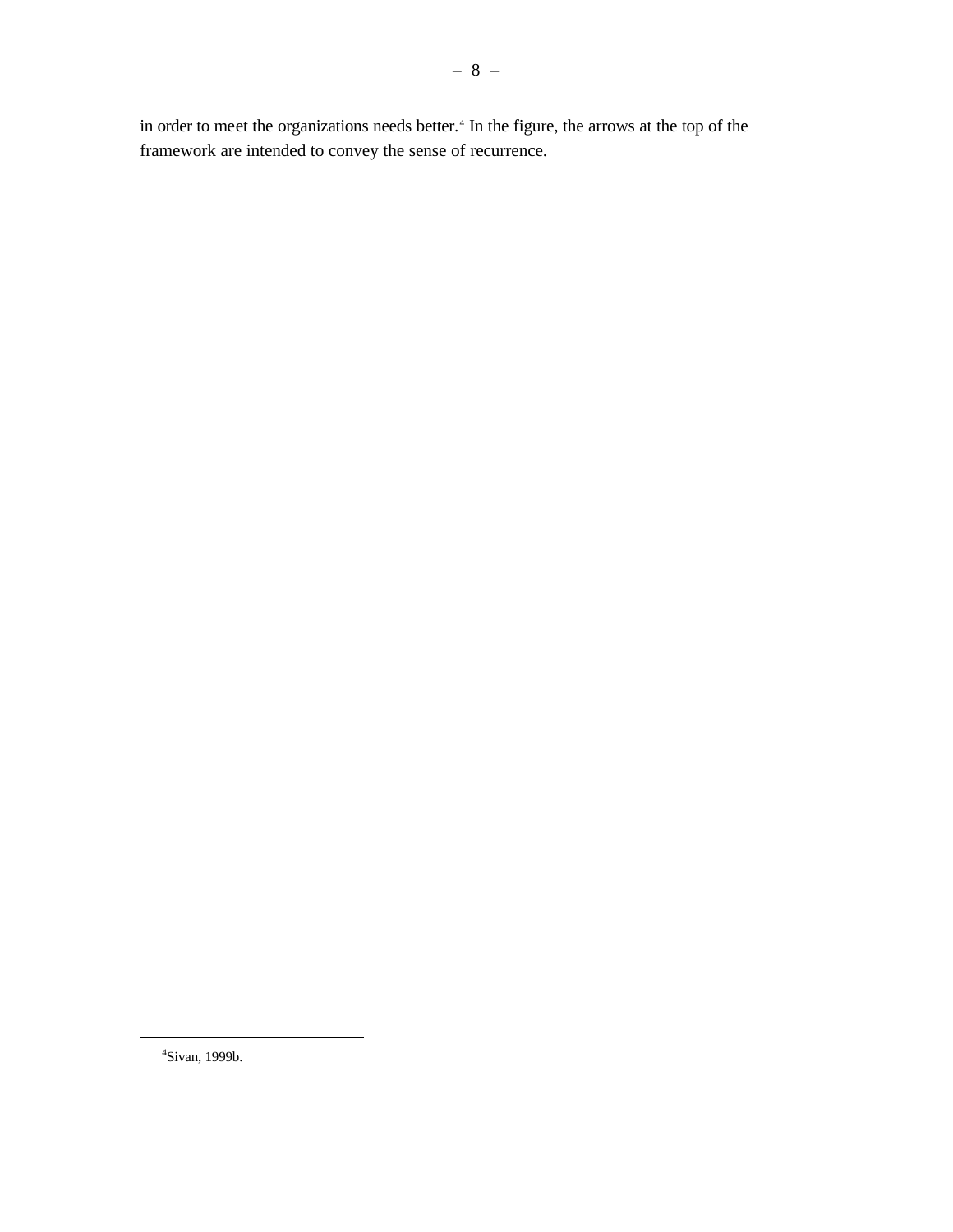### **Three**

### **Phase 1: Plan the Foundations of Culture, Technology, and Processes**

A knowledge infrastructure is built on three complementary foundations: *culture*, *technology*, and *processes*.

The first foundation is a *culture* of knowledge. Before an organization can practice KM, it must embrace certain common cultural assumptions.<sup>1</sup> A few knowledge concepts belong to the cultural key:

- The whole of an organization's knowledge is far greater than the sum of its parts.
- Knowledge is not static but lives by being cultivated through an iterative process of dissemination, use, and feedback.

• Knowledge management is a core business process and, as such, needs to have its own defined resources, goals, and monitoring systems.

• All the knowledge cannot be fully managed all the time. Some knowledge is too expensive to manage. What is important is to be able to focus on the most valuable knowledge to manage.

• Knowledge culture is both internal and external. If a member of an organization can go outside the organization to Yahoo!™ or Lycos™ and build a personal portal in 30 seconds, the same capacity should be expected within the organization.

Many other, less obvious knowledge culture concepts will need to become part of the organizational culture, including cognitive overload, redundancy, need-to-know basis, the value of partial knowledge, the value of lack of sharing, and more.

The second foundation is the knowledge *technology*. Managing knowledge only by trading pieces of paper or even trading simple e-mail messages is obsolete, not to mention inefficient. Paper—as well as paper binders, paper cabinets, and papers staplers—will be replaced by their twins in informational technology, such as digital documents and document folders. Now that personal computers with built-in high-bandwidth networks can be bought for about \$500, a common foundation of organizational knowledge technology is feasible, which may be the greatest qualitative departure from earlier systems of KM.

KM technology has spread out over different dimensions—computers, networks, and other information technology hardware, and KM-specific software. Most software still attends to individual KM challenges rather than to resolving such challenges comprehensively. As the KM market matures, more as well as more powerful KM software will become available. But, for

<sup>1</sup>Pacey, 1983; Argyris, 1998.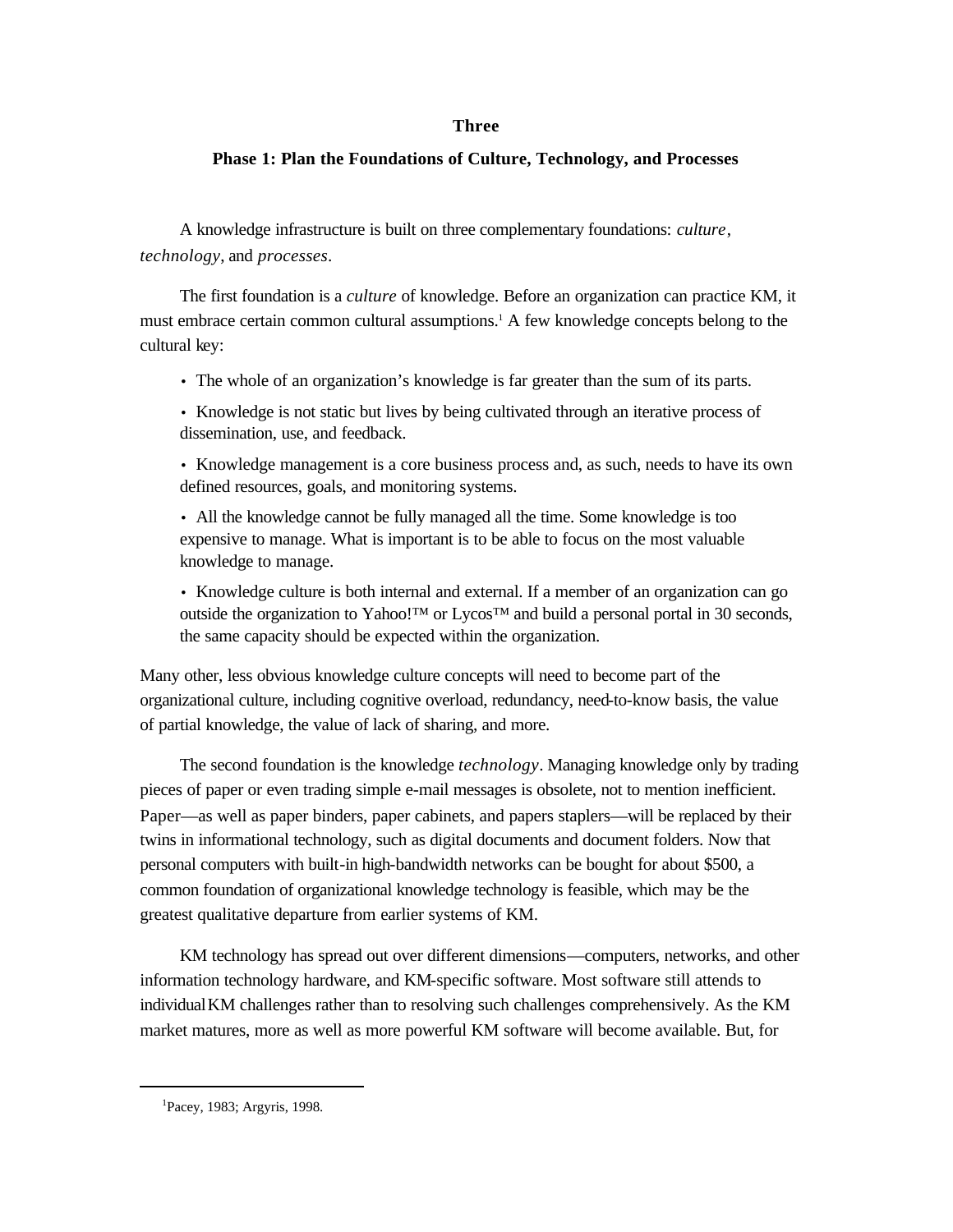now, an organization needs to plan a basic hardware foundation that can adapt to an assortment of KM technologies.

The third foundation is knowledge *processes*. With the cultural and technological foundations in place, actual organizational procedures can be "knowledge-ized." Classical business practices may be viewed through the knowledge prism. A university, for example, has several core processes—teaching, hiring faculty, research, and recruiting students. A knowledge perspective on the "students" will call for on-line life-long learning, allowing students to stay in touch with both the school and their teachers. A student is not necessarily only a student but also a mentor, a marketing representative, and, of course, a future financial donor.

Knowledge-based processes, by their nature, need resources. They compete with others for resources. Organizations need to choose where to invest their time, money, and people. The role of the leaders of KM is to identify where KM will give "the biggest bang for the buck."

These three foundations—culture, technology, and processes—are essential to the planning stage of building a knowledge infrastructure. To introduce KM without adequate planning is to sacrifice fundamentals to haste and enthusiasm.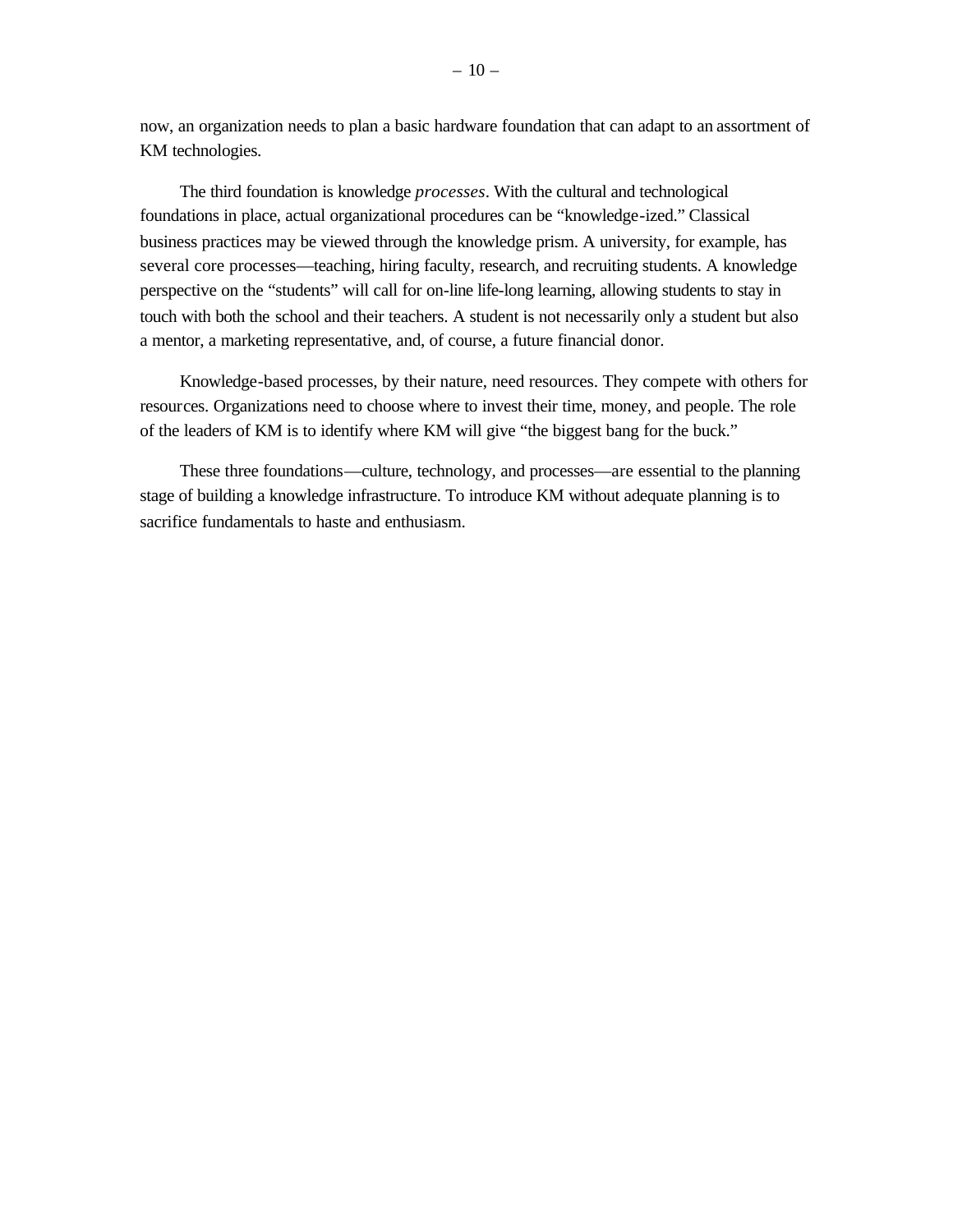#### **Four**

### **Phase 2: Implement the Systems of Users, Switchboard, and Services**

With enough of the foundations in place, the organization is ready to implement its KM operation, namely, an active connection of three main components, the *users* of the knowledge infrastructure who access knowledge *services* through a knowledge *switchboard*.



**Figure 4-1 Basic Architecture of the Infrastructure Systems**

Knowledge *users* are, first and foremost, the people who practice KM—although machines and systems also can practice KM (but this is a side issue that belongs to the realm of classic information technology). Beyond organizational workers, knowledge users include clients, suppliers, and other groups. Recruiting users and encouraging and supporting them during the knowledge process is a main focus of the organization, because KM ultimately depends largely on the extent to which the system is used. Knowledge use refers to one or more actions, such as gathering, selecting, updating, trading, and contributing knowledge to one or more knowledge objects. Users need to understand which type of action to perform and when.

The knowledge *switchboard* is the technical mechanism that implements the users' activities. A "transparent" black box—transparent to the user—must be secure, powerful, and "user friendly." The switchboard must respond to and perform the users' knowledge activities without users feeling its weight or being burdened by it. As the conduit through which users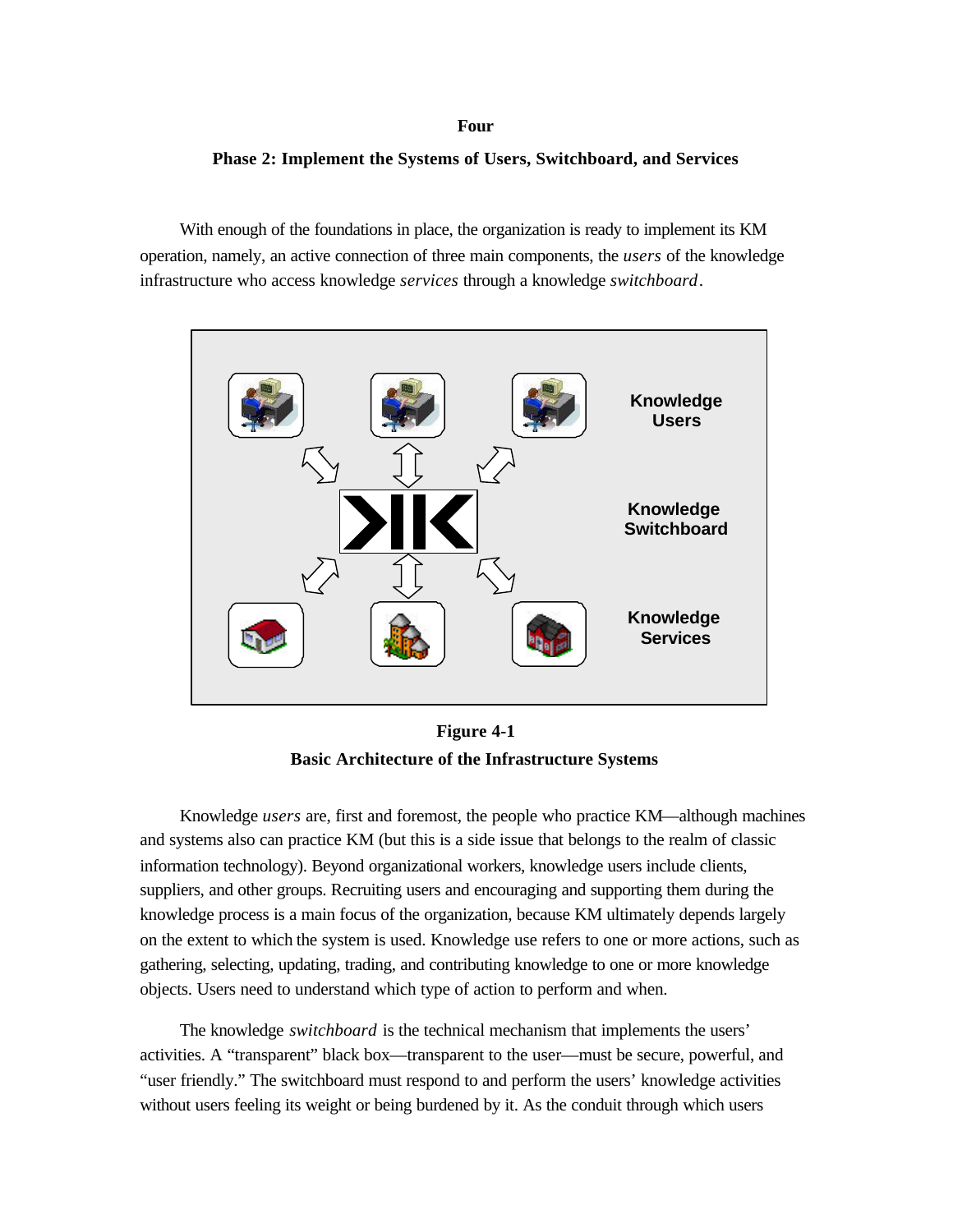access knowledge services, the switchboard needs to present an inviting, comprehensible interface, the human-machine interface, which gives the knowledge services a standard look and feel and has built-in evaluation capacities to measure the overall effectiveness and level of use of the knowledge infrastructure.

The switchboard links knowledge users with knowledge *services*. The goal of the services mirrors the overriding goal of the knowledge infrastructure, namely, to make knowledge more useful. The concept of a knowledge service is familiar from "service"—doing something that benefits some group. The knowledge service both houses the knowledge that users will need and affords the context for users of the various knowledge activities, such as add, sort, view, update, and delete. By their nature, knowledge services are dynamic: they evolve, expand, and dissipate as the needs of the users and the organization change. Knowledge services may be imagined as a house, which houses knowledge and where knowledge actions are performed, where knowledge users can enter, stay, and, ultimately, influence its rooms and even its overall design.

In the second phase, implementation, the KM systems are built. Building the infrastructure begins on a limited scale and expands as more knowledge users and knowledge services are added. From this point on, the knowledge infrastructure grows according to need, expectation, and evaluation, which occurs in the third phase.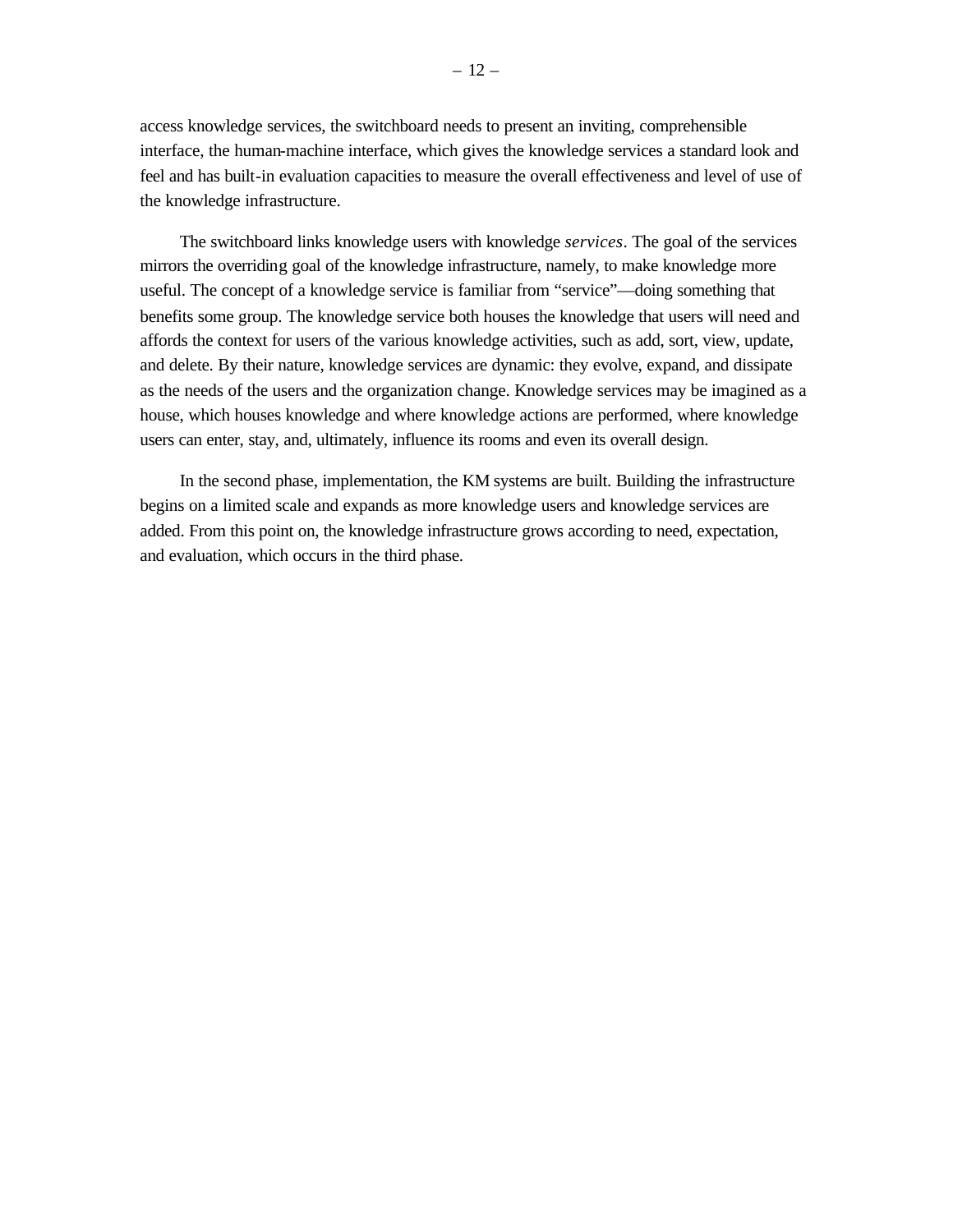#### **Phase 3: Evaluate Outcomes: Value, Design, and Premises**

One essential, but often overlooked, feature of a knowledge infrastructure is its built-in capacity for evaluation. Proof of the use and effectiveness of KM—that is, evidence of its viability as an organizational tool—is integral to the success of KM efforts. Far from a luxury, evaluation is a main source of information, first, about KM and, second, about the organization. Evaluation demonstrates the *value* of knowledge services, allows re-*designing* of the knowledge infrastructure and, ultimately, influences an organization's *premises*, which are rooted in its vision.

The first mode of evaluation, which may be called summative, is *value*, or, in corporate terms, the return, financial and nonfinancial, on investment (ROI).<sup>1</sup> Knowledge services are created in specific ways so that their use will enhance both the organization as a whole and the individual members of the organization. The duality of the purpose of a knowledge infrastructure is critical, because an organization whose employees are intent on advancing themselves improves its chances of success. Every dollar invested in a well-designed knowledge infrastructure can contribute to savings, efficiency, and overall capabilities. Saving, efficiency, and capabilities need to influence the organization as a whole and its individual members.<sup>2</sup>

The second mode of evaluation, which may be called formative, is related to *designing* the knowledge infrastructure as a whole as well as to specific knowledge services. Evaluation and feedback prompt questions about the effectiveness of services and thus push for constant re*designing* of the services. To return to the image of knowledge services as a house (see the last paragraphs of previous part), if a service houses too much knowledge without sufficiently breaking it down into rooms, the situation will need to be corrected. If a house is opened before it is needed, it may need to be closed, at least temporarily; if a service is introduced before users need it, it may need to be removed, at least temporarily. Such questions about the design of services are critical to the success of the infrastructure.

The third mode of evaluation, which may be called reflective, becomes a means to examine the organization's *premises*, from tacit assumptions to operational strategies.<sup>3</sup> Knowledge that emerges from the use of the KM infrastructure can fundamentally affect the organization's decisions, strategies, and priorities. Knowledge is used, re-used, redirected, and "re-purposed" to enhance both tactical and strategic visions.

<sup>&</sup>lt;sup>1</sup>Phillips, 1997.

<sup>2</sup>Sivan, 1999a.

 $3$ Myers, 1996.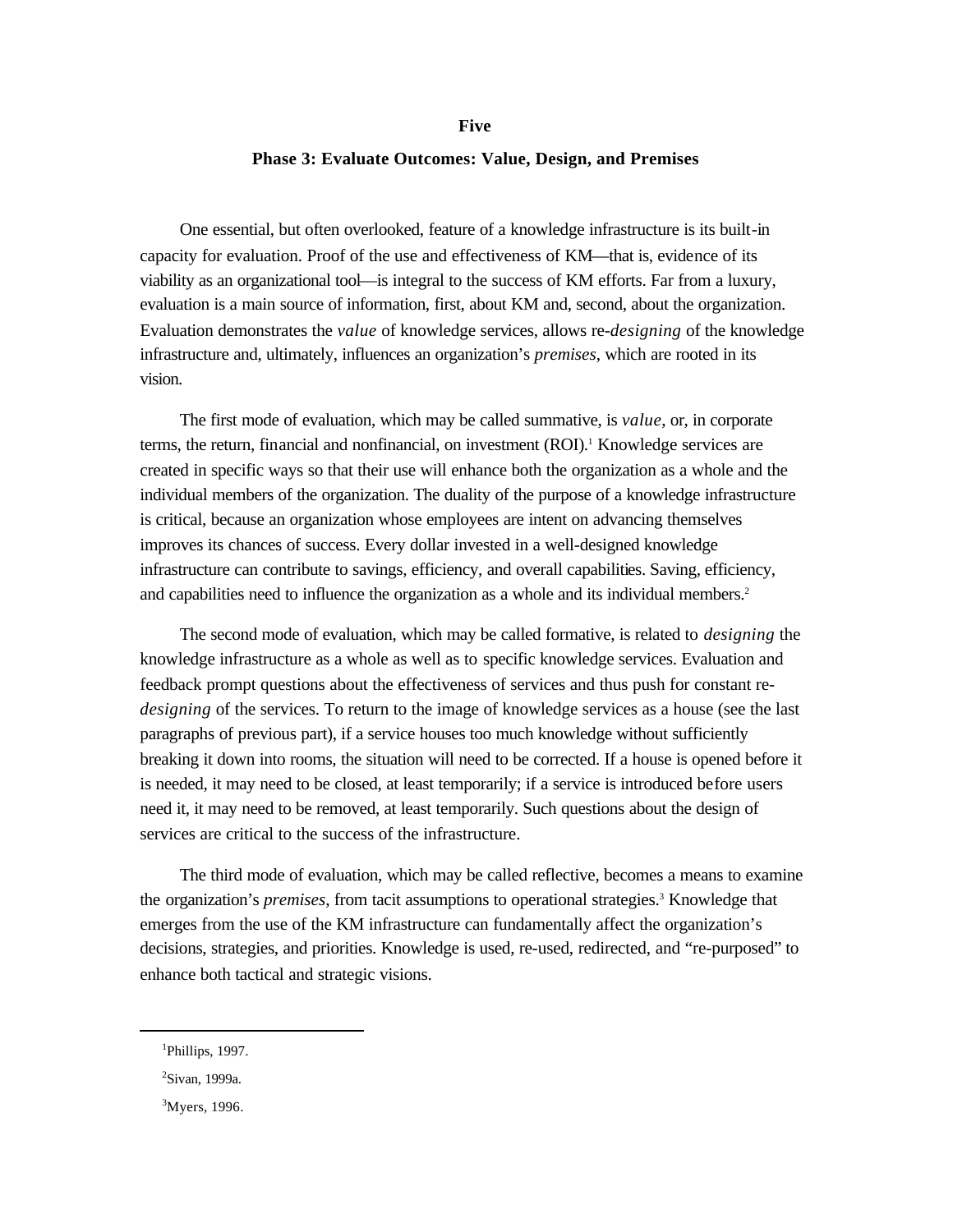The ninth key, *premises*, holds the greatest value for the organization (see, for example, **Figure 2-3**). It embodies the potential for rapid and painless change. Knowledge services, users, and technologies change, and a good infrastructure will accept change easily. Indeed, the goal of a knowledge infrastructure is to make available knowledge usable, and the best means to accomplish that over the long term is a sustainable system—one that can expand and mold itself to an organization's changing knowledge needs.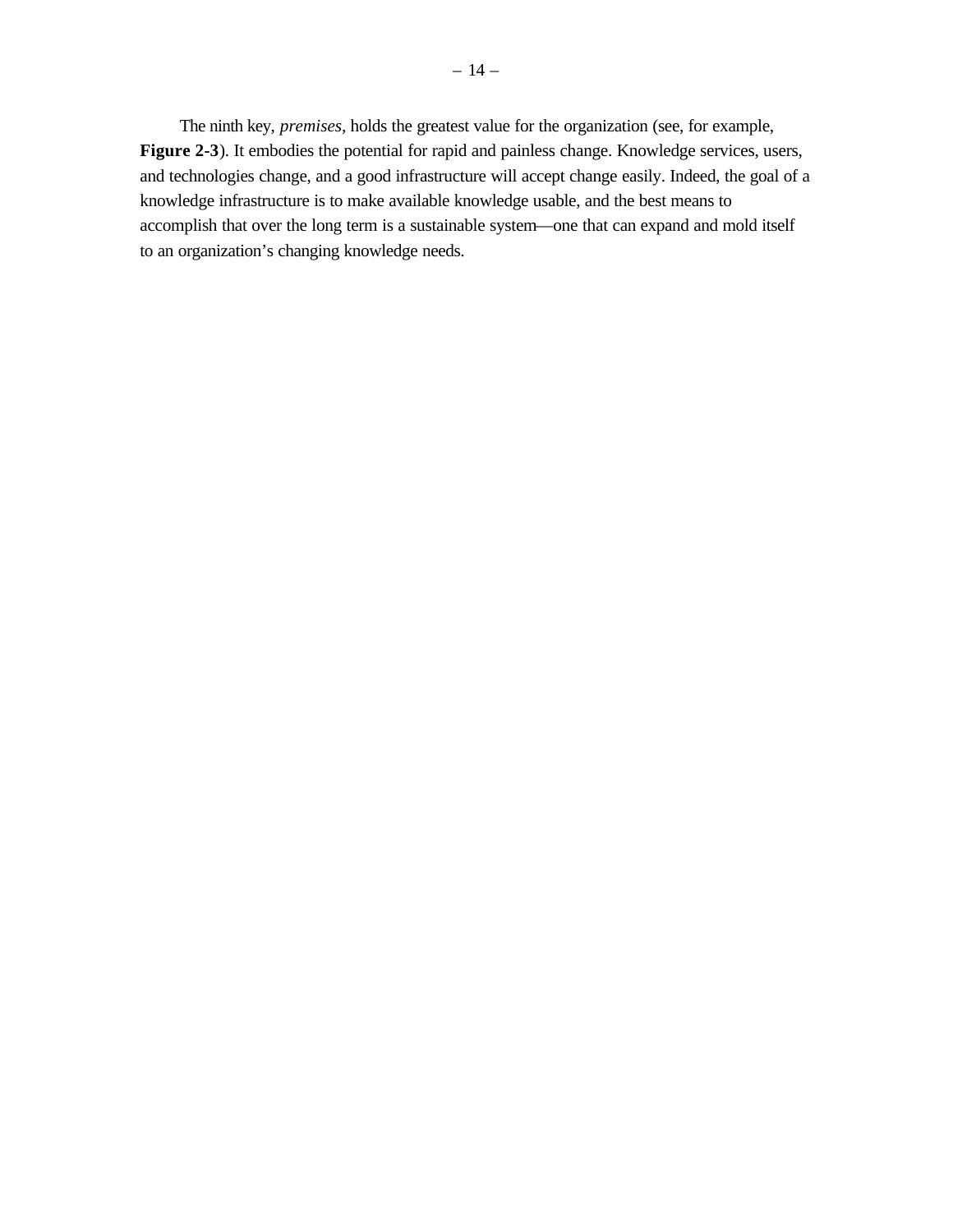## **Six**

### **Viewing the Keys Through a Focus (Individual, Contextual, Organizational)**

As shown in **Figure 6-1**, the nine keys to a knowledge infrastructure are integral and work both horizontally and vertically.



### **Figure 6-1**

### **The Centers of Focus: Individual, Contextual, and Organizational**

The top row of three keys focusses on the *individual person* in the knowledge infrastructure. Knowledge culture is a function of people: a culture is created and promoted by the individuals who are part of the organizational system. Clearly, knowledge users belong to this category, as does the key of value (in the evaluation phase), which measures how much individuals, on an organizational and personal level, are the focus of the knowledge infrastructure. The keys in the top row focus not only on the individual person but also on the value of a particular knowledge service to the organization. **Contenting to the Content of Content Content Content Content Content Content Content Content Content Content Content Content Content Content Content Content Content Content Content Content Content Content Content Content** 

The middle row of three keys focusses on *context*, also called the ecology of KM, which is the setting of the knowledge infrastructure. Any contemporary form of KM is based on technology, and which technology environment will be chosen and created is determined in the planning stage. The particular switchboard, along with other KM tools, is implemented in the second phase, while the design and usefulness of basic knowledge tools are evaluated and questioned.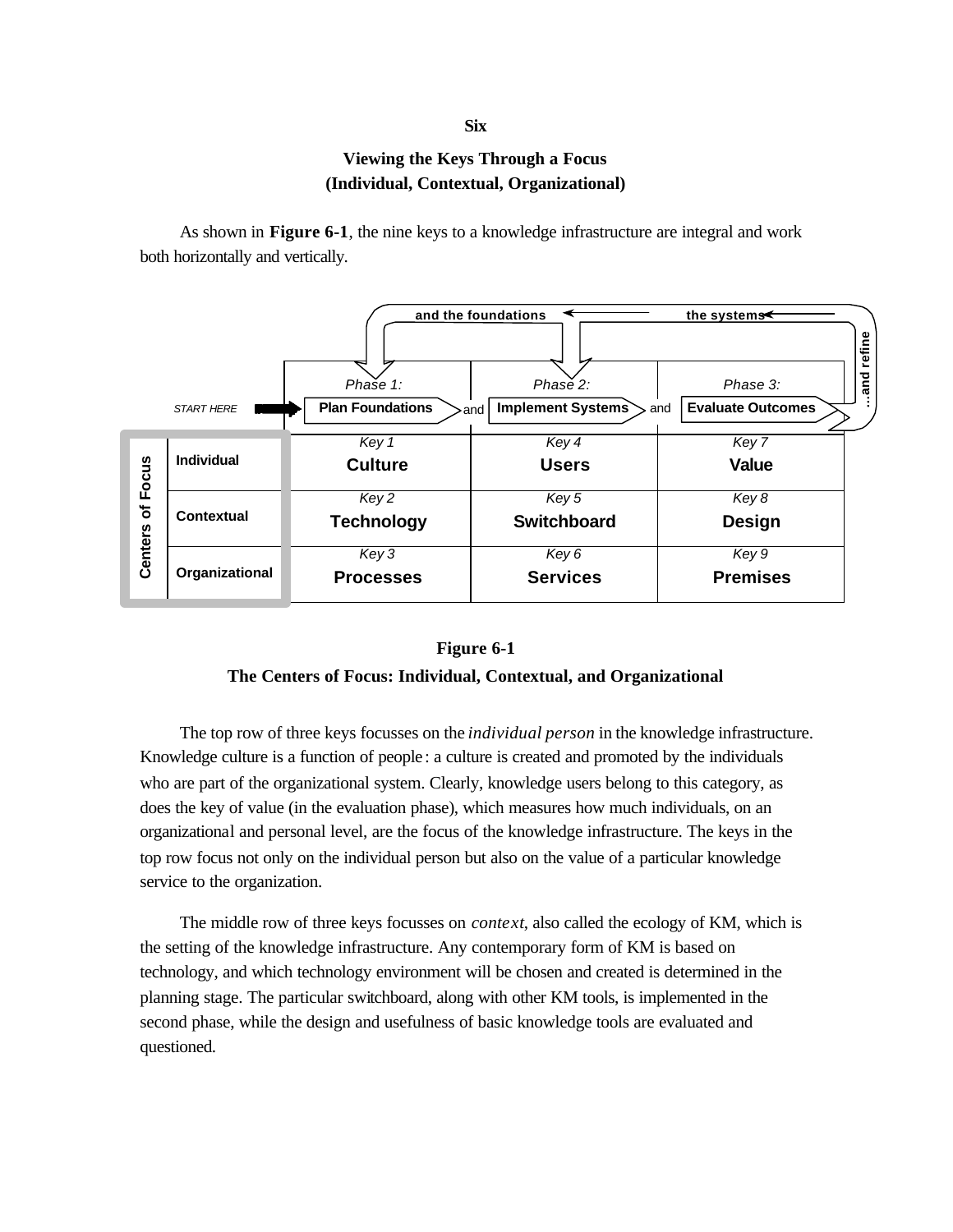The bottom row of three keys focusses on the *organization*. The processes that the organization follows, the type of knowledge it acquires and disseminates, and the formative use of knowledge all focus on the organization's view of itself. Taken together, the individuals (knowledge users), the context, and the organization are the centers of focus, because all three create the KM system.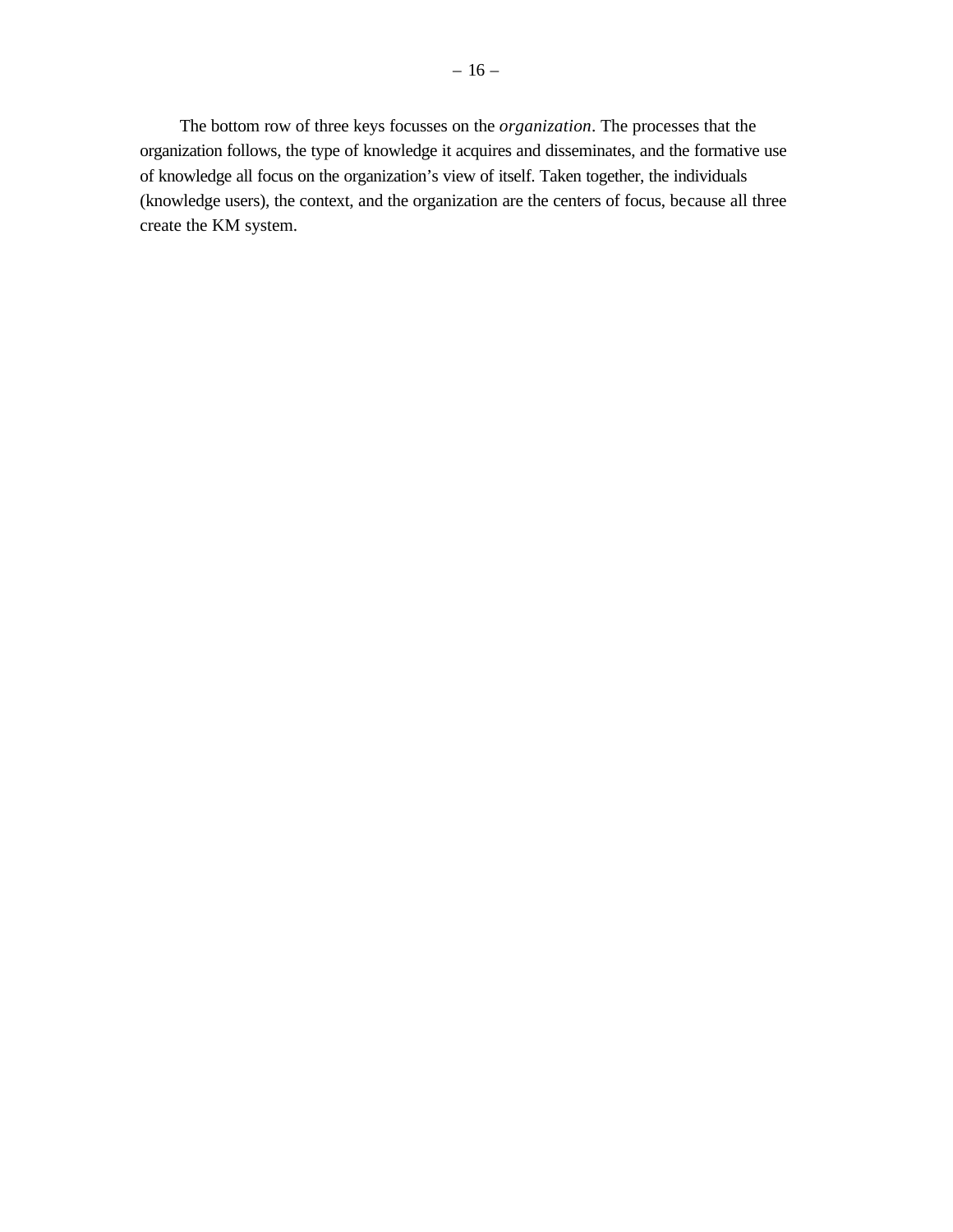### **Seven Epilogue: How to Use the Keys**

The interested reader may re-examine ways the framework of nine keys to a knowledge infrastructure can be applied. The keys can help in an analysis of the current state of KM or, on a more limited scale, in an analysis of a particular KM initiative, an assessment of a particular knowledge system, or the design of a new KM initiative. Such potential uses only hint at the framework's generative power.

Is the proposed framework the only one for a knowledge infrastructure? Of course not. But both experts and newcomers to KM can use this framework. Novice users can use it as an analytic checklist, in which the keys can prompt analytical questions about an issue. Expert users, more familiar with the ins and outs of KM, may use the analytical matrices of two or three interlocking keys to approach an issue. In this way, the framework may be adapted and modified for a particular context to become the starting point for an organization's KM effort.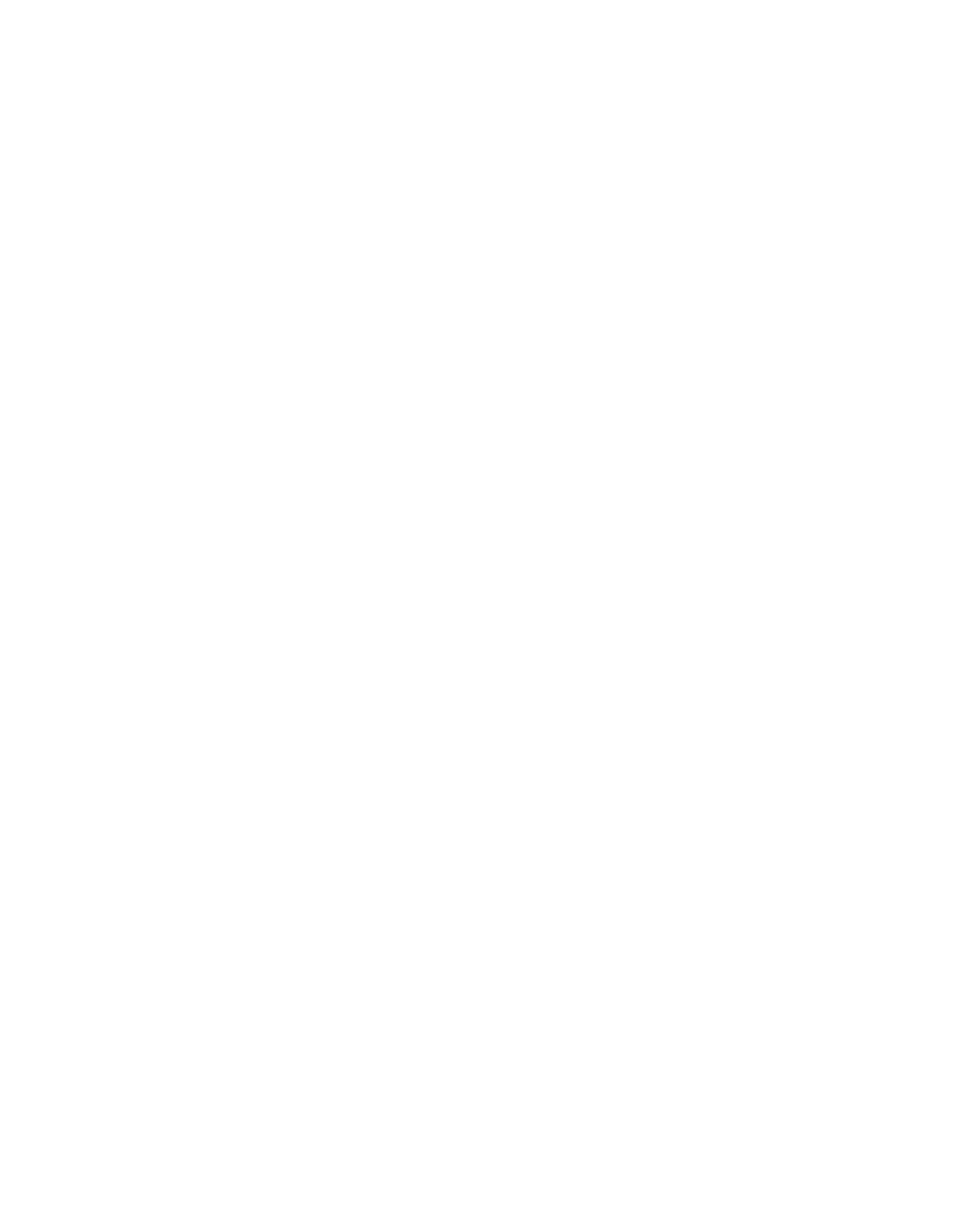#### **References**

- Allee, V. *The Knowledge Evolution: Expanding Organizational Intelligenc*e. Boston: Butterworth–Heinemann, 1997.
- Argyris, C. "Teaching Smart People How to Learn," *Harvard Business Review on Knowledge Management* (1998), 81-108.
- Badaracco, J. *The Knowledge Link: How Firms Compete Through Strategic Alliances*. Boston: Harvard Business School Press, 1991.
- Davenport, T. H., and L. Prusak. *Working Knowledge: How Organizations Manage What They Know*. Boston.: Harvard Business School Press, 1998.
- Davis, S., and C. Meyer. *Blur*: *The Speed of Change in the Connected Economy*. Reading, Mass: Addison-Wesley, 1998.
- Kent, W. *Data and Reality: Basic Assumptions in Data Processing Reconsidered*. New York: North-Holland, 1978.
- Myers, P. S. *Knowledge Management and Organizational Design*. Boston: Butterworth-Heinemann, 1996.
- Newman, B. "What Is Knowledge Management" (1991), Knowledge Management Forum Online. URL: [http://www.km-forum.org/what\\_is.htm](http://www.km-forum.org/what_is.htm) (Accessed July 7, 2000.)
- Pacey, A. *The Culture of Technology*. Cambridge, Mass.: The MIT Press, 1983.
- Phillips, J. J. *Return On Investment in Training and Performance Improvement Programs*. Houston.: Gulf Pub. Co., 1997.
- Prusak, L. *Knowledge in Organizations*. Boston: Butterworth-Heinemann, 1997.
- Ruggles, R. L. III, editor, *Knowledge Management Tools*. Boston: Butterworth-Heinemann, 1997.
- Sivan, Y. Y. "A Modern Knowledge Infrastructure: Properties and Capabilities," *WebNet Journal: Internet Technologies, Applications, and Issues* **1**, 3 (1999a), 18-21.
- Sivan, Y. Y. "The PIE of Knowledge Infrastructure: To Manage Knowledge We Need Key Building Blocks," *WebNet Journal: Internet Technologies, Applications, and Issues* **1**, 1 (1999b), 15-17.
- Tobin, D. R. *The Knowledge-Enabled Organiza*t*ion: Moving from "Training" to "Learning" to Meet Business Goals*. New York: Amacom, 1998.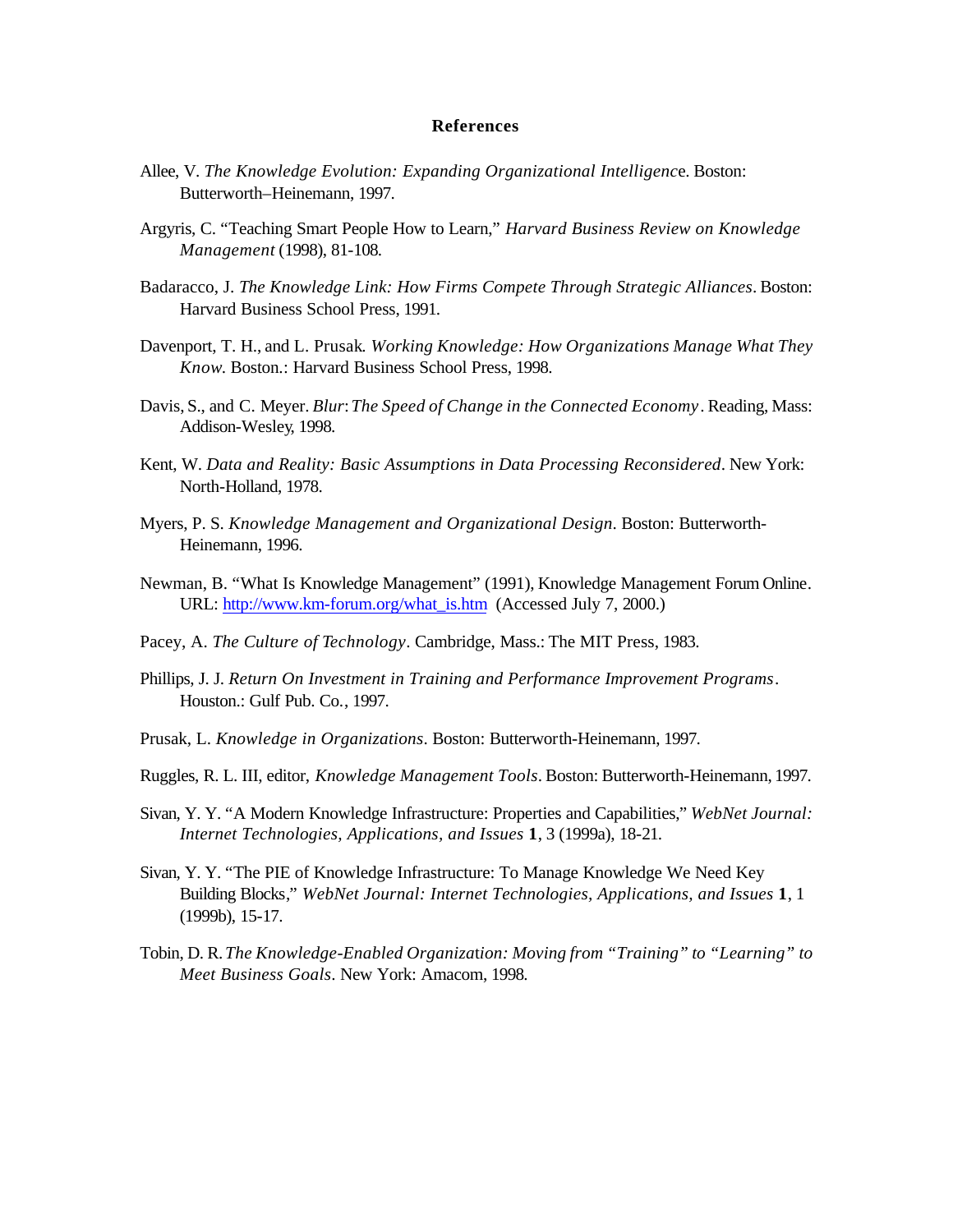### **Acronyms**

CEO chief executive officer

- KM knowledge management
- ROI return on investment
- SOP standard operating procedures